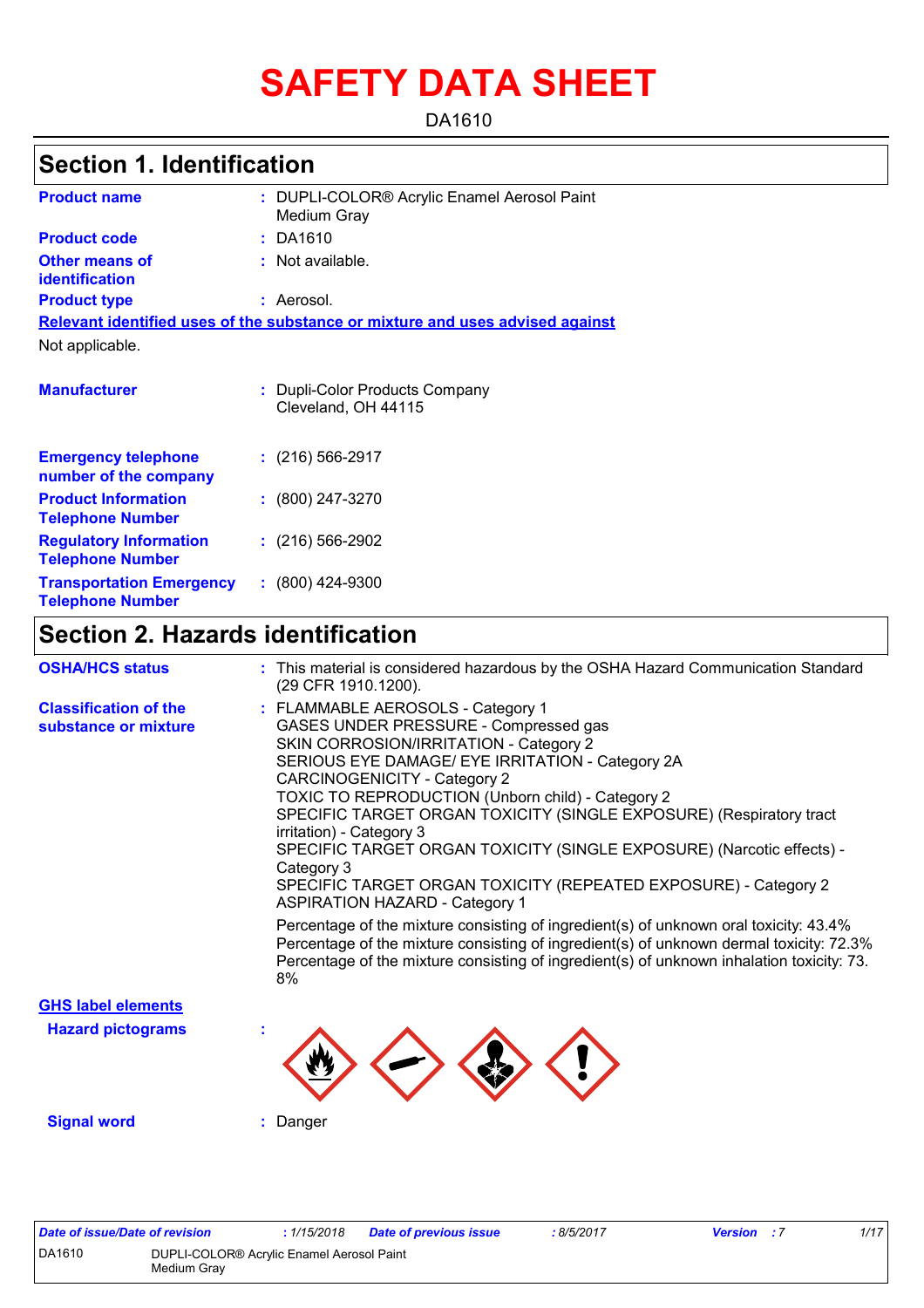# **Section 2. Hazards identification**

| <b>Hazard statements</b>                   | : Extremely flammable aerosol.<br>Contains gas under pressure; may explode if heated.<br>Causes serious eye irritation.<br>Causes skin irritation.<br>Suspected of damaging the unborn child.<br>Suspected of causing cancer.<br>May be fatal if swallowed and enters airways.<br>May cause respiratory irritation.<br>May cause drowsiness or dizziness.<br>May cause damage to organs through prolonged or repeated exposure.                                                                                                                                                                                                                                                       |
|--------------------------------------------|---------------------------------------------------------------------------------------------------------------------------------------------------------------------------------------------------------------------------------------------------------------------------------------------------------------------------------------------------------------------------------------------------------------------------------------------------------------------------------------------------------------------------------------------------------------------------------------------------------------------------------------------------------------------------------------|
| <b>Precautionary statements</b>            |                                                                                                                                                                                                                                                                                                                                                                                                                                                                                                                                                                                                                                                                                       |
| <b>General</b>                             | : Read label before use. Keep out of reach of children. If medical advice is needed, have<br>product container or label at hand.                                                                                                                                                                                                                                                                                                                                                                                                                                                                                                                                                      |
| <b>Prevention</b>                          | : Obtain special instructions before use. Do not handle until all safety precautions have<br>been read and understood. Wear protective gloves. Wear eye or face protection.<br>Wear protective clothing. Keep away from heat, hot surfaces, sparks, open flames and<br>other ignition sources. No smoking. Do not spray on an open flame or other ignition<br>source. Use only outdoors or in a well-ventilated area. Do not breathe dust or mist.<br>Wash hands thoroughly after handling. Pressurized container: Do not pierce or burn,<br>even after use.                                                                                                                          |
| <b>Response</b>                            | : Get medical attention if you feel unwell. IF exposed or concerned: Get medical<br>attention. IF INHALED: Remove person to fresh air and keep comfortable for breathing.<br>Call a POISON CENTER or physician if you feel unwell. IF SWALLOWED:<br>Immediately call a POISON CENTER or physician. Do NOT induce vomiting. IF ON<br>SKIN: Wash with plenty of soap and water. Take off contaminated clothing and wash it<br>before reuse. If skin irritation occurs: Get medical attention. IF IN EYES: Rinse<br>cautiously with water for several minutes. Remove contact lenses, if present and easy<br>to do. Continue rinsing. If eye irritation persists: Get medical attention. |
| <b>Storage</b>                             | : Store locked up. Protect from sunlight. Do not expose to temperatures exceeding 50<br>°C/122 °F. Store in a well-ventilated place.                                                                                                                                                                                                                                                                                                                                                                                                                                                                                                                                                  |
| <b>Disposal</b>                            | : Dispose of contents and container in accordance with all local, regional, national and<br>international regulations.                                                                                                                                                                                                                                                                                                                                                                                                                                                                                                                                                                |
| <b>Supplemental label</b><br>elements      | DELAYED EFFECTS FROM LONG TERM OVEREXPOSURE. Contains solvents which<br>can cause permanent brain and nervous system damage. Intentional misuse by<br>deliberately concentrating and inhaling the contents can be harmful or fatal. WARNING:<br>This product contains chemicals known to the State of California to cause cancer and<br>birth defects or other reproductive harm.                                                                                                                                                                                                                                                                                                     |
|                                            | Please refer to the SDS for additional information. Keep out of reach of children. Keep<br>upright in a cool, dry place. Do not discard empty can in trash compactor.                                                                                                                                                                                                                                                                                                                                                                                                                                                                                                                 |
| <b>Hazards not otherwise</b><br>classified | : DANGER: Rags, steel wool, other waste soaked with this product, and sanding residue<br>may spontaneously catch fire if improperly discarded. Immediately place rags, steel<br>wool, other waste soaked with this product, and sanding residue in a sealed, water-filled,<br>metal container. Dispose of in accordance with local fire regulations.                                                                                                                                                                                                                                                                                                                                  |

# **Section 3. Composition/information on ingredients**

| Substance/mixture     | : Mixture        |
|-----------------------|------------------|
| <b>Other means of</b> | : Not available. |
| <i>identification</i> |                  |

### **CAS number/other identifiers**

| <b>Ingredient name</b>            |                                              | % by weight | <b>CAS number</b>          |
|-----------------------------------|----------------------------------------------|-------------|----------------------------|
| Acetone                           |                                              | 24.87       | 67-64-1                    |
| Propane                           |                                              | 20.4        | 74-98-6                    |
| n-Butyl Acetate                   |                                              | 11.09       | 123-86-4                   |
| <b>Butane</b>                     |                                              | 9.6         | 106-97-8                   |
| Lt. Aliphatic Hydrocarbon Solvent |                                              | 8.51        | 64742-89-8                 |
| Titanium Dioxide                  |                                              | 14.89       | 13463-67-7                 |
| Ethyl 3-Ethoxypropionate          |                                              | 4           | 763-69-9                   |
| <b>Barium Sulfate</b>             |                                              | 1.48        | 7727-43-7                  |
| Date of issue/Date of revision    | <b>Date of previous issue</b><br>: 1/15/2018 | : 8/5/2017  | 2/17<br><b>Version</b> : 7 |
| DA1610<br>Medium Grav             | DUPLI-COLOR® Acrylic Enamel Aerosol Paint    |             |                            |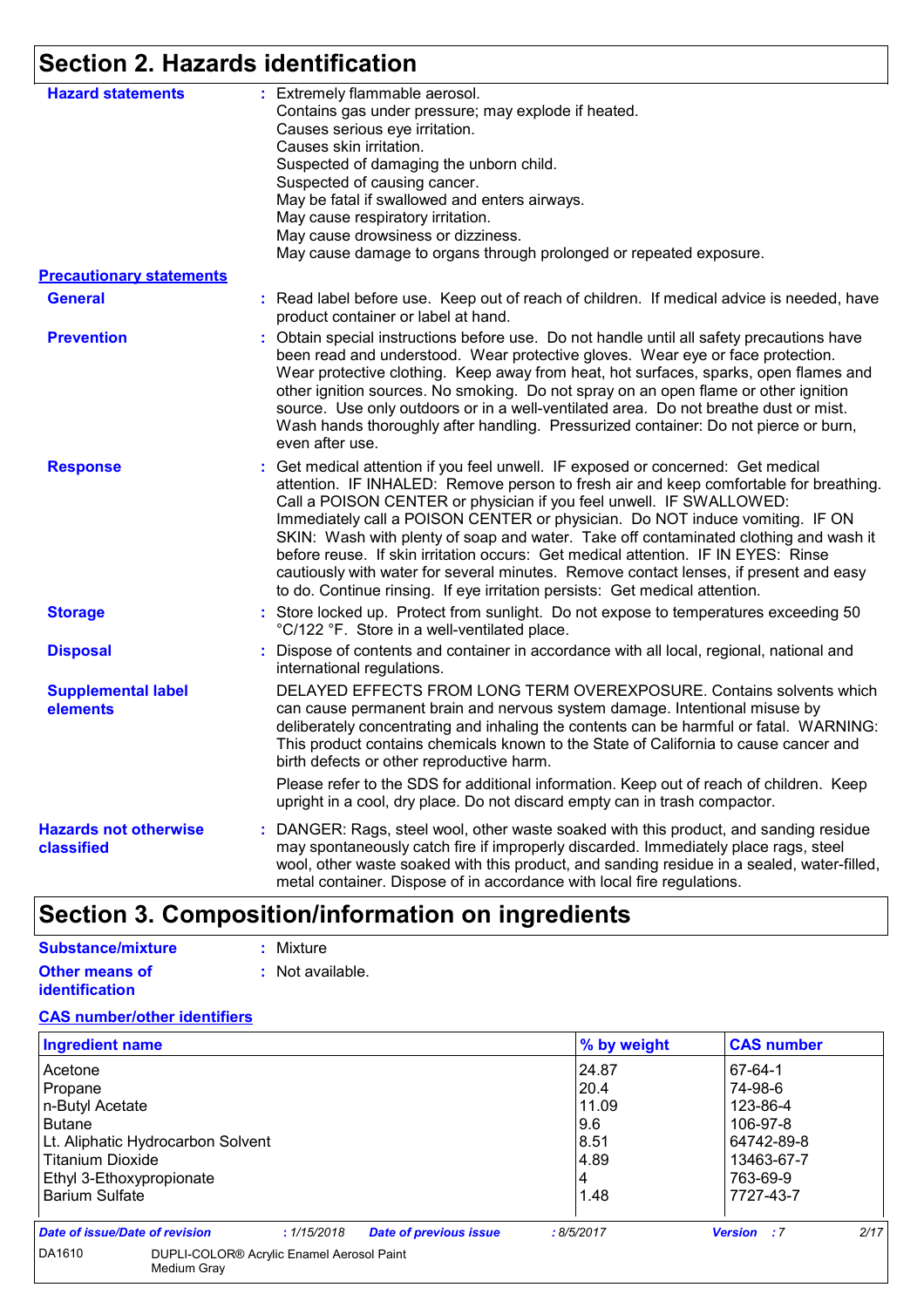# **Section 3. Composition/information on ingredients**

| Xylene                     | 1.22            | 1330-20-7  |
|----------------------------|-----------------|------------|
| Ethylbenzene               | 0.28            | 100-41-4   |
| I Carbon Black             | 0.21            | 1333-86-4  |
| Zirconium 2-Ethylhexanoate | $\mathsf{I}0.1$ | 22464-99-9 |

Any concentration shown as a range is to protect confidentiality or is due to batch variation.

**There are no additional ingredients present which, within the current knowledge of the supplier and in the concentrations applicable, are classified as hazardous to health and hence require reporting in this section.**

**Occupational exposure limits, if available, are listed in Section 8.**

### **Section 4. First aid measures**

| <b>Description of necessary first aid measures</b> |                                                                                                                                                                                                                                                                                                                                                                                                                                                                                                                                                                                                                                                                                                                                                                                                                                                 |
|----------------------------------------------------|-------------------------------------------------------------------------------------------------------------------------------------------------------------------------------------------------------------------------------------------------------------------------------------------------------------------------------------------------------------------------------------------------------------------------------------------------------------------------------------------------------------------------------------------------------------------------------------------------------------------------------------------------------------------------------------------------------------------------------------------------------------------------------------------------------------------------------------------------|
| <b>Eye contact</b>                                 | : Immediately flush eyes with plenty of water, occasionally lifting the upper and lower<br>eyelids. Check for and remove any contact lenses. Continue to rinse for at least 10<br>minutes. Get medical attention.                                                                                                                                                                                                                                                                                                                                                                                                                                                                                                                                                                                                                               |
| <b>Inhalation</b>                                  | : Remove victim to fresh air and keep at rest in a position comfortable for breathing. If it<br>is suspected that fumes are still present, the rescuer should wear an appropriate mask<br>or self-contained breathing apparatus. If not breathing, if breathing is irregular or if<br>respiratory arrest occurs, provide artificial respiration or oxygen by trained personnel. It<br>may be dangerous to the person providing aid to give mouth-to-mouth resuscitation.<br>Get medical attention. If necessary, call a poison center or physician. If unconscious,<br>place in recovery position and get medical attention immediately. Maintain an open<br>airway. Loosen tight clothing such as a collar, tie, belt or waistband.                                                                                                            |
| <b>Skin contact</b>                                | : Flush contaminated skin with plenty of water. Remove contaminated clothing and<br>shoes. Continue to rinse for at least 10 minutes. Get medical attention. Wash clothing<br>before reuse. Clean shoes thoroughly before reuse.                                                                                                                                                                                                                                                                                                                                                                                                                                                                                                                                                                                                                |
| <b>Ingestion</b>                                   | : Get medical attention immediately. Call a poison center or physician. Wash out mouth<br>with water. Remove dentures if any. Remove victim to fresh air and keep at rest in a<br>position comfortable for breathing. If material has been swallowed and the exposed<br>person is conscious, give small quantities of water to drink. Stop if the exposed person<br>feels sick as vomiting may be dangerous. Aspiration hazard if swallowed. Can enter<br>lungs and cause damage. Do not induce vomiting. If vomiting occurs, the head should<br>be kept low so that vomit does not enter the lungs. Never give anything by mouth to an<br>unconscious person. If unconscious, place in recovery position and get medical<br>attention immediately. Maintain an open airway. Loosen tight clothing such as a collar,<br>tie, belt or waistband. |

|                                       | Most important symptoms/effects, acute and delayed       |                                                                                                          |                                                                               |            |                                                                                    |      |
|---------------------------------------|----------------------------------------------------------|----------------------------------------------------------------------------------------------------------|-------------------------------------------------------------------------------|------------|------------------------------------------------------------------------------------|------|
|                                       | <b>Potential acute health effects</b>                    |                                                                                                          |                                                                               |            |                                                                                    |      |
| <b>Eye contact</b>                    |                                                          |                                                                                                          | : Causes serious eye irritation.                                              |            |                                                                                    |      |
| <b>Inhalation</b>                     |                                                          |                                                                                                          | dizziness. May cause respiratory irritation.                                  |            | : Can cause central nervous system (CNS) depression. May cause drowsiness or       |      |
| <b>Skin contact</b>                   |                                                          | : Causes skin irritation.                                                                                |                                                                               |            |                                                                                    |      |
| <b>Ingestion</b>                      |                                                          | enters airways.                                                                                          |                                                                               |            | : Can cause central nervous system (CNS) depression. May be fatal if swallowed and |      |
|                                       | <b>Over-exposure signs/symptoms</b>                      |                                                                                                          |                                                                               |            |                                                                                    |      |
| <b>Eye contact</b>                    |                                                          | pain or irritation<br>watering<br>redness                                                                | : Adverse symptoms may include the following:                                 |            |                                                                                    |      |
| <b>Inhalation</b>                     |                                                          | coughing<br>nausea or vomiting<br>headache<br>drowsiness/fatigue<br>dizziness/vertigo<br>unconsciousness | : Adverse symptoms may include the following:<br>respiratory tract irritation |            |                                                                                    |      |
| <b>Date of issue/Date of revision</b> |                                                          | : 1/15/2018                                                                                              | <b>Date of previous issue</b>                                                 | : 8/5/2017 | <b>Version</b> : 7                                                                 | 3/17 |
| DA1610                                | DUPLI-COLOR® Acrylic Enamel Aerosol Paint<br>Medium Gray |                                                                                                          |                                                                               |            |                                                                                    |      |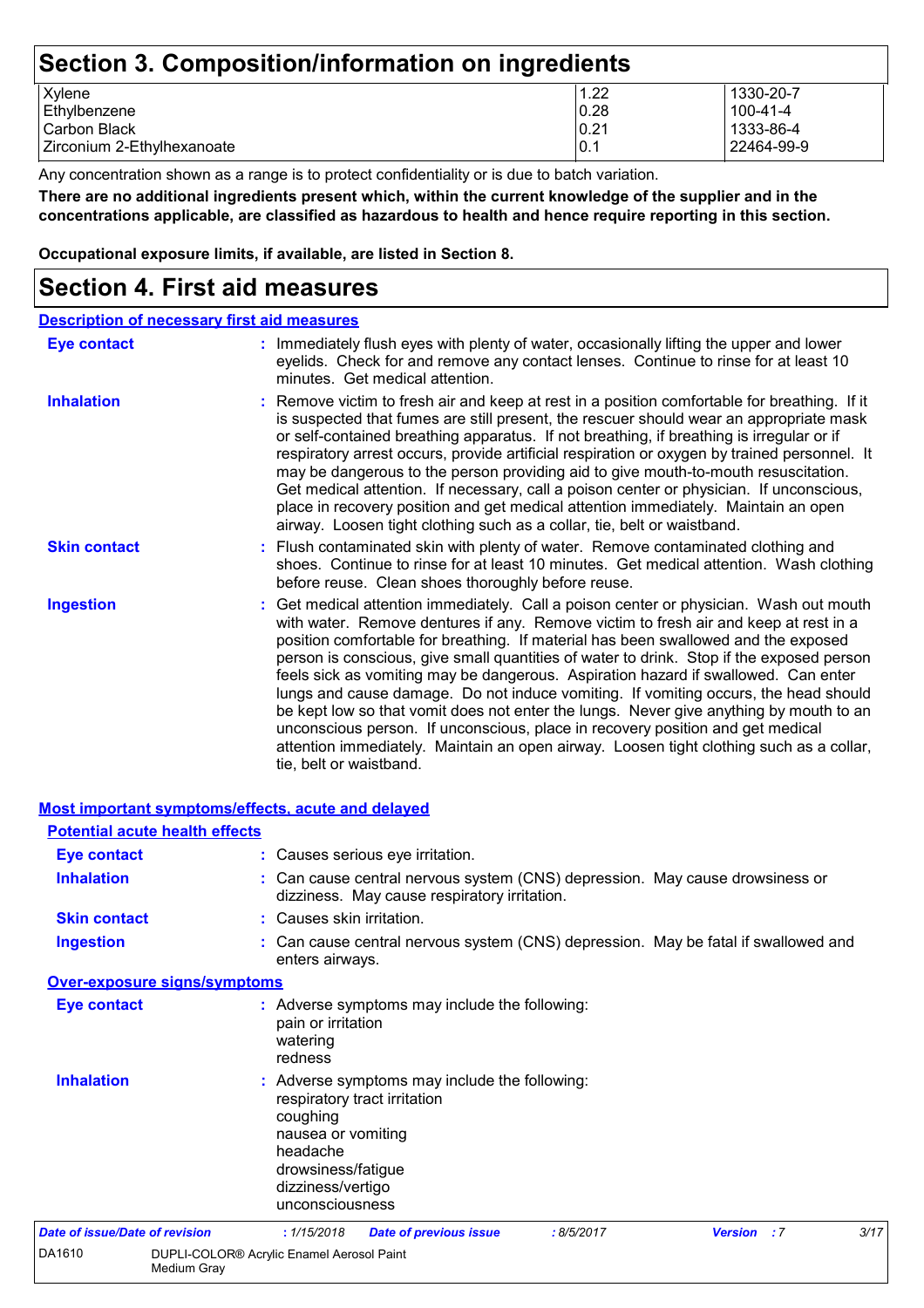# **Section 4. First aid measures**

|                     | reduced fetal weight<br>increase in fetal deaths<br>skeletal malformations                                                                           |
|---------------------|------------------------------------------------------------------------------------------------------------------------------------------------------|
| <b>Skin contact</b> | : Adverse symptoms may include the following:<br>irritation<br>redness<br>reduced fetal weight<br>increase in fetal deaths<br>skeletal malformations |
| <b>Ingestion</b>    | : Adverse symptoms may include the following:<br>nausea or vomiting<br>reduced fetal weight<br>increase in fetal deaths<br>skeletal malformations    |

|                                   | Indication of immediate medical attention and special treatment needed, if necessary                                                                                                                                                                                                                                    |
|-----------------------------------|-------------------------------------------------------------------------------------------------------------------------------------------------------------------------------------------------------------------------------------------------------------------------------------------------------------------------|
| <b>Notes to physician</b>         | : Treat symptomatically. Contact poison treatment specialist immediately if large<br>quantities have been ingested or inhaled.                                                                                                                                                                                          |
| <b>Specific treatments</b>        | : No specific treatment.                                                                                                                                                                                                                                                                                                |
| <b>Protection of first-aiders</b> | : No action shall be taken involving any personal risk or without suitable training. If it is<br>suspected that fumes are still present, the rescuer should wear an appropriate mask or<br>self-contained breathing apparatus. It may be dangerous to the person providing aid to<br>give mouth-to-mouth resuscitation. |

### **See toxicological information (Section 11)**

## **Section 5. Fire-fighting measures**

| <b>Extinguishing media</b>                               |                                                                                                                                                                                                                                                                                                                                                                                                                                                       |
|----------------------------------------------------------|-------------------------------------------------------------------------------------------------------------------------------------------------------------------------------------------------------------------------------------------------------------------------------------------------------------------------------------------------------------------------------------------------------------------------------------------------------|
| <b>Suitable extinguishing</b><br>media                   | : Use an extinguishing agent suitable for the surrounding fire.                                                                                                                                                                                                                                                                                                                                                                                       |
| <b>Unsuitable extinguishing</b><br>media                 | : None known.                                                                                                                                                                                                                                                                                                                                                                                                                                         |
| <b>Specific hazards arising</b><br>from the chemical     | : Extremely flammable aerosol. Runoff to sewer may create fire or explosion hazard. In<br>a fire or if heated, a pressure increase will occur and the container may burst, with the<br>risk of a subsequent explosion. Gas may accumulate in low or confined areas or travel<br>a considerable distance to a source of ignition and flash back, causing fire or explosion.<br>Bursting aerosol containers may be propelled from a fire at high speed. |
| <b>Hazardous thermal</b><br>decomposition products       | Decomposition products may include the following materials:<br>carbon dioxide<br>carbon monoxide<br>sulfur oxides<br>metal oxide/oxides                                                                                                                                                                                                                                                                                                               |
| <b>Special protective actions</b><br>for fire-fighters   | Promptly isolate the scene by removing all persons from the vicinity of the incident if<br>there is a fire. No action shall be taken involving any personal risk or without suitable<br>training. Move containers from fire area if this can be done without risk. Use water<br>spray to keep fire-exposed containers cool.                                                                                                                           |
| <b>Special protective</b><br>equipment for fire-fighters | Fire-fighters should wear appropriate protective equipment and self-contained breathing<br>apparatus (SCBA) with a full face-piece operated in positive pressure mode.                                                                                                                                                                                                                                                                                |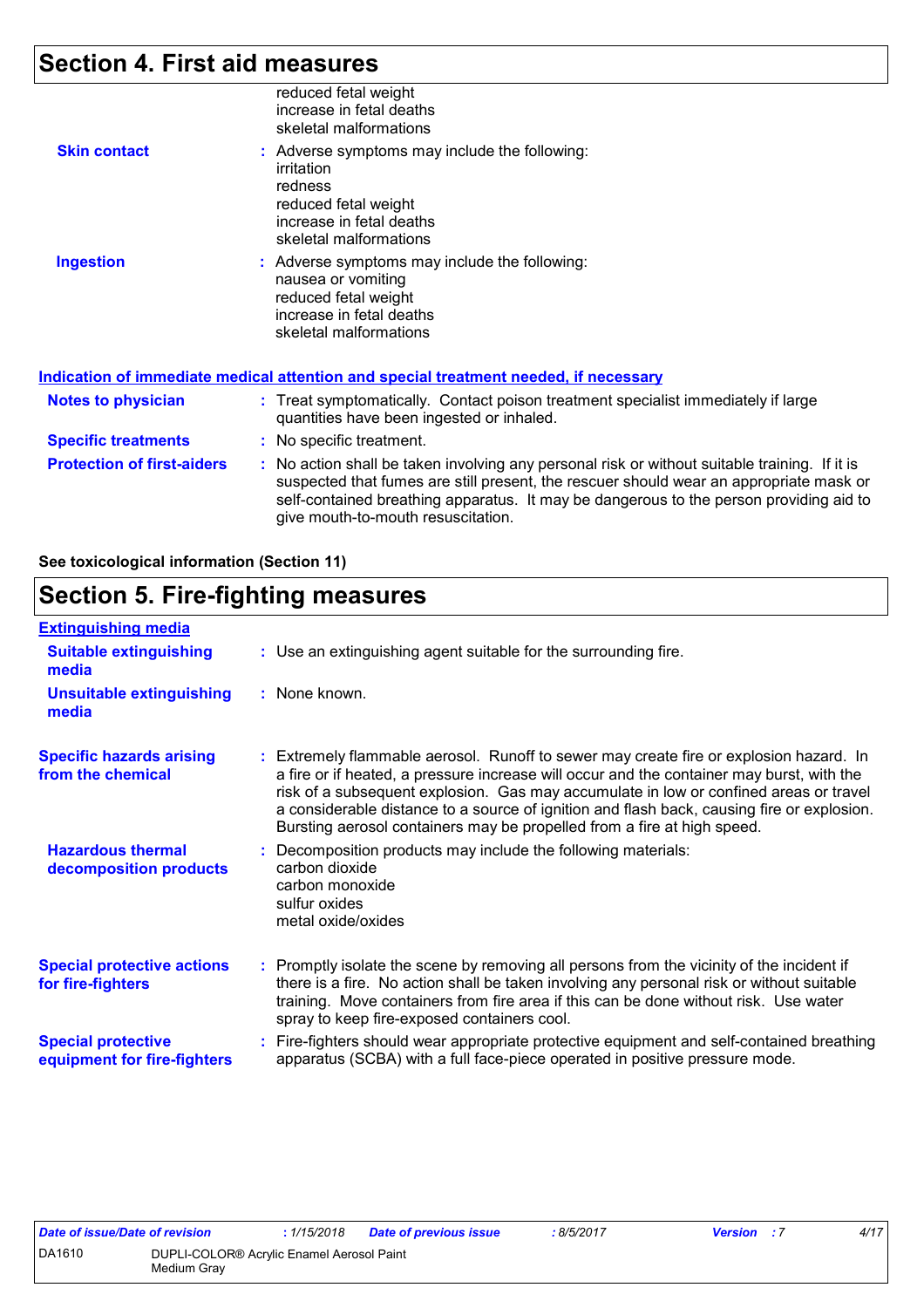### **Section 6. Accidental release measures**

|                                                              | Personal precautions, protective equipment and emergency procedures                                                                                                                                                                                                                                                                                                                                                                                                                                                                                                                                                                                                                                                                                                              |
|--------------------------------------------------------------|----------------------------------------------------------------------------------------------------------------------------------------------------------------------------------------------------------------------------------------------------------------------------------------------------------------------------------------------------------------------------------------------------------------------------------------------------------------------------------------------------------------------------------------------------------------------------------------------------------------------------------------------------------------------------------------------------------------------------------------------------------------------------------|
| For non-emergency<br>personnel                               | : No action shall be taken involving any personal risk or without suitable training.<br>Evacuate surrounding areas. Keep unnecessary and unprotected personnel from<br>entering. In the case of aerosols being ruptured, care should be taken due to the rapid<br>escape of the pressurized contents and propellant. If a large number of containers are<br>ruptured, treat as a bulk material spillage according to the instructions in the clean-up<br>section. Do not touch or walk through spilled material. Shut off all ignition sources. No<br>flares, smoking or flames in hazard area. Avoid breathing vapor or mist. Provide<br>adequate ventilation. Wear appropriate respirator when ventilation is inadequate. Put<br>on appropriate personal protective equipment. |
| For emergency responders                                     | If specialized clothing is required to deal with the spillage, take note of any information in<br>Section 8 on suitable and unsuitable materials. See also the information in "For non-<br>emergency personnel".                                                                                                                                                                                                                                                                                                                                                                                                                                                                                                                                                                 |
| <b>Environmental precautions</b>                             | : Avoid dispersal of spilled material and runoff and contact with soil, waterways, drains<br>and sewers. Inform the relevant authorities if the product has caused environmental<br>pollution (sewers, waterways, soil or air).                                                                                                                                                                                                                                                                                                                                                                                                                                                                                                                                                  |
| <b>Methods and materials for containment and cleaning up</b> |                                                                                                                                                                                                                                                                                                                                                                                                                                                                                                                                                                                                                                                                                                                                                                                  |

| <b>Small spill</b> | : Stop leak if without risk. Move containers from spill area. Use spark-proof tools and<br>explosion-proof equipment. Dilute with water and mop up if water-soluble. Alternatively,<br>or if water-insoluble, absorb with an inert dry material and place in an appropriate waste<br>disposal container. Dispose of via a licensed waste disposal contractor. |
|--------------------|---------------------------------------------------------------------------------------------------------------------------------------------------------------------------------------------------------------------------------------------------------------------------------------------------------------------------------------------------------------|
| <b>Large spill</b> | : Stop leak if without risk. Move containers from spill area. Use spark-proof tools and<br>explosion-proof equipment. Approach release from upwind. Prevent entry into sewers,<br>water courses, basements or confined areas. Wash spillages into an effluent treatment<br>plant or proceed as follows. Contain and collect spillage with non-combustible,    |

information and Section 13 for waste disposal.

absorbent material e.g. sand, earth, vermiculite or diatomaceous earth and place in container for disposal according to local regulations (see Section 13). Dispose of via a licensed waste disposal contractor. Contaminated absorbent material may pose the same hazard as the spilled product. Note: see Section 1 for emergency contact

# **Section 7. Handling and storage**

| <b>Precautions for safe handling</b>                                             |                                                                                                                                                                                                                                                                                                                                                                                                                                                                                                                                                                                                                                                                                                                                                                                                                                                                                          |
|----------------------------------------------------------------------------------|------------------------------------------------------------------------------------------------------------------------------------------------------------------------------------------------------------------------------------------------------------------------------------------------------------------------------------------------------------------------------------------------------------------------------------------------------------------------------------------------------------------------------------------------------------------------------------------------------------------------------------------------------------------------------------------------------------------------------------------------------------------------------------------------------------------------------------------------------------------------------------------|
| <b>Protective measures</b>                                                       | : Put on appropriate personal protective equipment (see Section 8). Pressurized<br>container: protect from sunlight and do not expose to temperatures exceeding 50°C. Do<br>not pierce or burn, even after use. Avoid exposure - obtain special instructions before<br>use. Avoid exposure during pregnancy. Do not handle until all safety precautions have<br>been read and understood. Do not get in eyes or on skin or clothing. Do not breathe<br>vapor or mist. Do not swallow. Avoid breathing gas. Use only with adequate ventilation.<br>Wear appropriate respirator when ventilation is inadequate. Store and use away from<br>heat, sparks, open flame or any other ignition source. Use explosion-proof electrical<br>(ventilating, lighting and material handling) equipment. Use only non-sparking tools.<br>Empty containers retain product residue and can be hazardous. |
| <b>Advice on general</b><br>occupational hygiene                                 | : Eating, drinking and smoking should be prohibited in areas where this material is<br>handled, stored and processed. Workers should wash hands and face before eating,<br>drinking and smoking. Remove contaminated clothing and protective equipment before<br>entering eating areas. See also Section 8 for additional information on hygiene<br>measures.                                                                                                                                                                                                                                                                                                                                                                                                                                                                                                                            |
| <b>Conditions for safe storage,</b><br>including any<br><b>incompatibilities</b> | : Store in accordance with local regulations. Store away from direct sunlight in a dry, cool<br>and well-ventilated area, away from incompatible materials (see Section 10) and food<br>and drink. Protect from sunlight. Store locked up. Eliminate all ignition sources. Use<br>appropriate containment to avoid environmental contamination. See Section 10 for<br>incompatible materials before handling or use.                                                                                                                                                                                                                                                                                                                                                                                                                                                                     |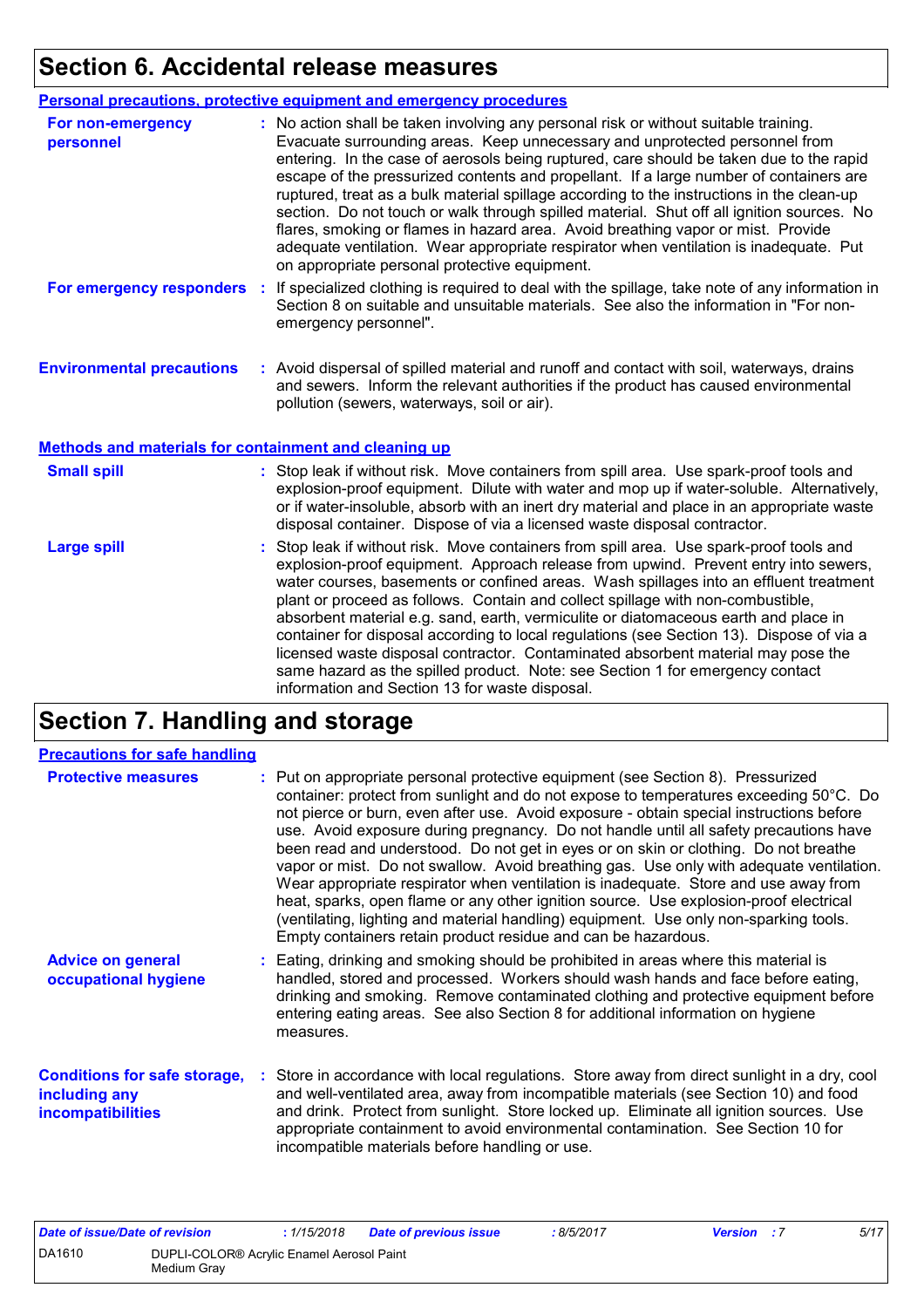### **Control parameters**

**Occupational exposure limits (OSHA United States)**

Medium Gray

| <b>Ingredient name</b>                                       | <b>Exposure limits</b>                                                                                                                                                                                                                                                                                                                                                           |
|--------------------------------------------------------------|----------------------------------------------------------------------------------------------------------------------------------------------------------------------------------------------------------------------------------------------------------------------------------------------------------------------------------------------------------------------------------|
| Acetone                                                      | ACGIH TLV (United States, 3/2016).<br>TWA: 250 ppm 8 hours.<br>STEL: 500 ppm 15 minutes.                                                                                                                                                                                                                                                                                         |
|                                                              | NIOSH REL (United States, 10/2016).<br>TWA: 250 ppm 10 hours.<br>TWA: 590 mg/m <sup>3</sup> 10 hours.<br>OSHA PEL (United States, 6/2016).<br>TWA: 1000 ppm 8 hours.<br>TWA: 2400 mg/m <sup>3</sup> 8 hours.                                                                                                                                                                     |
| Propane                                                      | NIOSH REL (United States, 10/2016).<br>TWA: 1000 ppm 10 hours.<br>TWA: 1800 mg/m <sup>3</sup> 10 hours.<br>OSHA PEL (United States, 6/2016).<br>TWA: 1000 ppm 8 hours.<br>TWA: 1800 mg/m <sup>3</sup> 8 hours.                                                                                                                                                                   |
| n-Butyl Acetate                                              | NIOSH REL (United States, 10/2016).<br>TWA: 150 ppm 10 hours.<br>TWA: 710 mg/m <sup>3</sup> 10 hours.<br>STEL: 200 ppm 15 minutes.<br>STEL: 950 mg/m <sup>3</sup> 15 minutes.<br>OSHA PEL (United States, 6/2016).<br>TWA: 150 ppm 8 hours.<br>TWA: 710 mg/m <sup>3</sup> 8 hours.<br>ACGIH TLV (United States, 3/2016).<br>STEL: 150 ppm 15 minutes.<br>TWA: 50 ppm 8 hours.    |
| <b>Butane</b>                                                | NIOSH REL (United States, 10/2016).<br>TWA: 800 ppm 10 hours.<br>TWA: 1900 mg/m <sup>3</sup> 10 hours.<br>ACGIH TLV (United States, 3/2016).<br>STEL: 1000 ppm 15 minutes.                                                                                                                                                                                                       |
| Lt. Aliphatic Hydrocarbon Solvent<br><b>Titanium Dioxide</b> | None.<br>ACGIH TLV (United States, 3/2016).<br>TWA: 10 mg/m <sup>3</sup> 8 hours.<br>OSHA PEL (United States, 6/2016).<br>TWA: 15 mg/m <sup>3</sup> 8 hours. Form: Total dust                                                                                                                                                                                                    |
| Ethyl 3-Ethoxypropionate<br><b>Barium Sulfate</b>            | None.<br>ACGIH TLV (United States, 3/2016).<br>TWA: 5 mg/m <sup>3</sup> 8 hours. Form: Inhalable<br>fraction<br>NIOSH REL (United States, 10/2016).<br>TWA: 5 mg/m <sup>3</sup> 10 hours. Form: Respirable<br>fraction<br>TWA: 10 mg/m <sup>3</sup> 10 hours. Form: Total<br>OSHA PEL (United States, 6/2016).<br>TWA: 5 mg/m <sup>3</sup> 8 hours. Form: Respirable<br>fraction |
| Xylene                                                       | TWA: 15 mg/m <sup>3</sup> 8 hours. Form: Total dust<br>ACGIH TLV (United States, 3/2016).<br>TWA: 100 ppm 8 hours.<br>TWA: $434$ mg/m <sup>3</sup> 8 hours.<br>STEL: 150 ppm 15 minutes.<br>STEL: 651 mg/m <sup>3</sup> 15 minutes.<br>OSHA PEL (United States, 6/2016).<br>TWA: 100 ppm 8 hours.<br>TWA: 435 mg/m <sup>3</sup> 8 hours.                                         |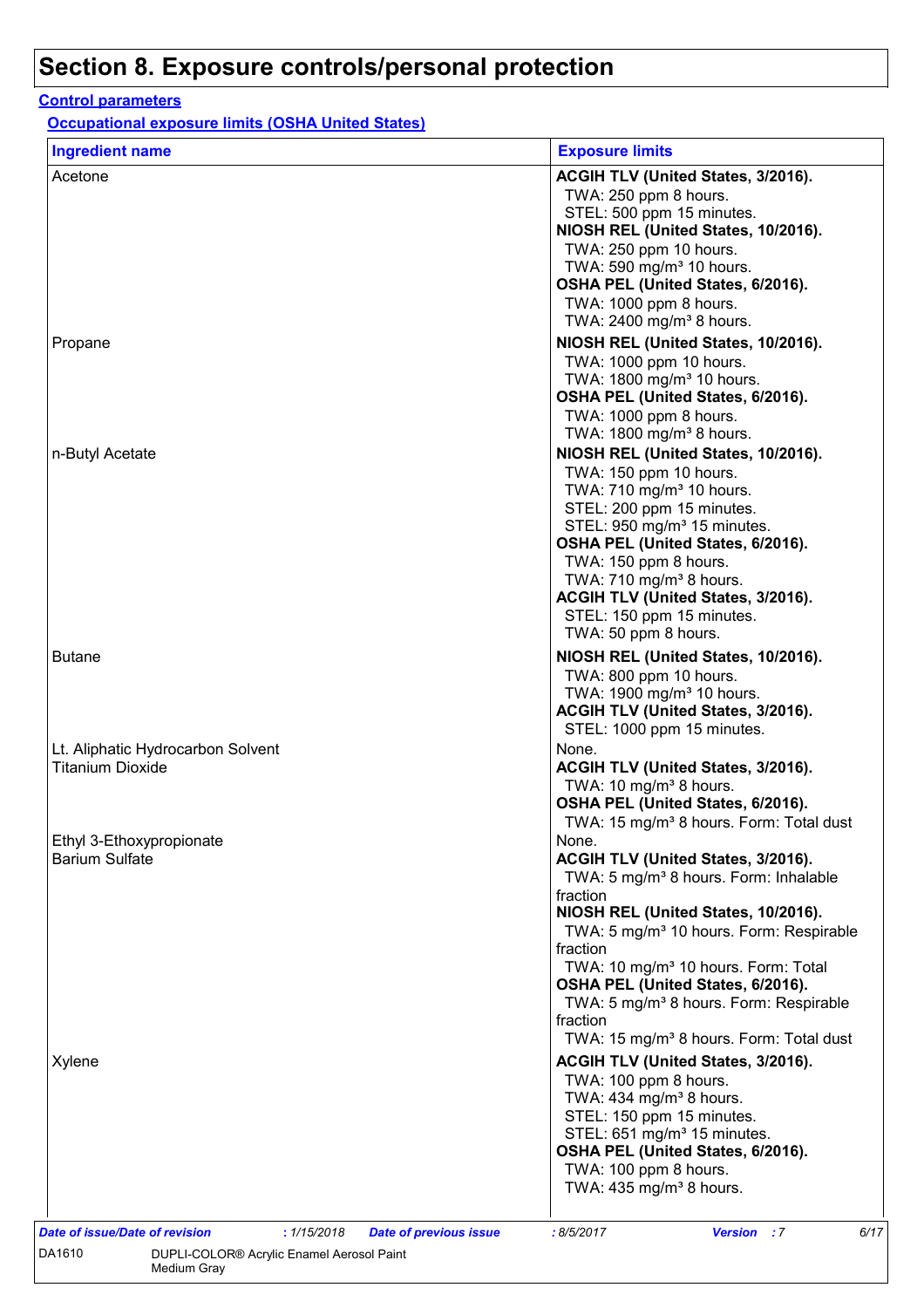| Ethylbenzene               | ACGIH TLV (United States, 3/2016).                                                                                                                                                                                                                                                                                                                                |
|----------------------------|-------------------------------------------------------------------------------------------------------------------------------------------------------------------------------------------------------------------------------------------------------------------------------------------------------------------------------------------------------------------|
|                            | TWA: 20 ppm 8 hours.                                                                                                                                                                                                                                                                                                                                              |
|                            | NIOSH REL (United States, 10/2016).                                                                                                                                                                                                                                                                                                                               |
|                            | TWA: 100 ppm 10 hours.                                                                                                                                                                                                                                                                                                                                            |
|                            | TWA: 435 mg/m <sup>3</sup> 10 hours.                                                                                                                                                                                                                                                                                                                              |
|                            | STEL: 125 ppm 15 minutes.                                                                                                                                                                                                                                                                                                                                         |
|                            | STEL: 545 mg/m <sup>3</sup> 15 minutes.                                                                                                                                                                                                                                                                                                                           |
|                            | OSHA PEL (United States, 6/2016).                                                                                                                                                                                                                                                                                                                                 |
|                            | TWA: 100 ppm 8 hours.                                                                                                                                                                                                                                                                                                                                             |
|                            | TWA: $435 \text{ mg/m}^3$ 8 hours.                                                                                                                                                                                                                                                                                                                                |
| Carbon Black               | NIOSH REL (United States, 10/2016).<br>TWA: 3.5 mg/m <sup>3</sup> 10 hours.<br>TWA: 0.1 mg of PAHs/cm <sup>3</sup> 10 hours.<br>OSHA PEL (United States, 6/2016).<br>TWA: $3.5 \text{ mg/m}^3$ 8 hours.<br>ACGIH TLV (United States, 3/2016).<br>TWA: 3 mg/m <sup>3</sup> 8 hours. Form: Inhalable<br>fraction                                                    |
| Zirconium 2-Ethylhexanoate | ACGIH TLV (United States, 3/2016).<br>TWA: $5 \text{ mg/m}^3$ , (as Zr) 8 hours.<br>STEL: 10 mg/m <sup>3</sup> , (as Zr) 15 minutes.<br>NIOSH REL (United States, 10/2016).<br>TWA: $5 \text{ mg/m}^3$ , (as Zr) 10 hours.<br>STEL: 10 mg/m <sup>3</sup> , (as Zr) 15 minutes.<br>OSHA PEL (United States, 6/2016).<br>TWA: $5 \text{ mg/m}^3$ , (as Zr) 8 hours. |

### **Occupational exposure limits (Canada)**

| <b>Ingredient name</b>                                                         | <b>Exposure limits</b>                                                                                                                                                                                                                                                                                                                                                                                                                                                                                                                                                                                                                                                                                                                  |  |  |  |
|--------------------------------------------------------------------------------|-----------------------------------------------------------------------------------------------------------------------------------------------------------------------------------------------------------------------------------------------------------------------------------------------------------------------------------------------------------------------------------------------------------------------------------------------------------------------------------------------------------------------------------------------------------------------------------------------------------------------------------------------------------------------------------------------------------------------------------------|--|--|--|
| Acetone                                                                        | CA Alberta Provincial (Canada, 4/2009).<br>8 hrs OEL: 1200 mg/m <sup>3</sup> 8 hours.<br>15 min OEL: 1800 mg/m <sup>3</sup> 15 minutes.<br>8 hrs OEL: 500 ppm 8 hours.<br>15 min OEL: 750 ppm 15 minutes.<br><b>CA British Columbia Provincial (Canada,</b><br>7/2016).<br>TWA: 250 ppm 8 hours.<br>STEL: 500 ppm 15 minutes.<br>CA Ontario Provincial (Canada, 7/2015).<br>TWA: 500 ppm 8 hours.<br>STEL: 750 ppm 15 minutes.<br>CA Québec Provincial (Canada, 1/2014).<br>TWAEV: 500 ppm 8 hours.<br>TWAEV: 1190 mg/m <sup>3</sup> 8 hours.<br>STEV: 1000 ppm 15 minutes.<br>STEV: 2380 mg/m <sup>3</sup> 15 minutes.<br><b>CA Saskatchewan Provincial (Canada,</b><br>7/2013).<br>STEL: 750 ppm 15 minutes.<br>TWA: 500 ppm 8 hours. |  |  |  |
| Propane                                                                        | CA Alberta Provincial (Canada, 4/2009).<br>8 hrs OEL: 1000 ppm 8 hours.<br><b>CA British Columbia Provincial (Canada,</b><br>7/2016).<br>TWA: 1000 ppm 8 hours.<br>CA Québec Provincial (Canada, 1/2014).<br>TWAEV: 1000 ppm 8 hours.<br>TWAEV: 1800 mg/m <sup>3</sup> 8 hours.<br>CA Ontario Provincial (Canada, 7/2015).<br>TWA: 1000 ppm 8 hours.                                                                                                                                                                                                                                                                                                                                                                                    |  |  |  |
| Date of issue/Date of revision<br>: 1/15/2018<br><b>Date of previous issue</b> | <b>Version</b> : 7<br>7/17<br>:8/5/2017                                                                                                                                                                                                                                                                                                                                                                                                                                                                                                                                                                                                                                                                                                 |  |  |  |
| DA1610<br>DUPLI-COLOR® Acrylic Enamel Aerosol Paint<br>Medium Gray             |                                                                                                                                                                                                                                                                                                                                                                                                                                                                                                                                                                                                                                                                                                                                         |  |  |  |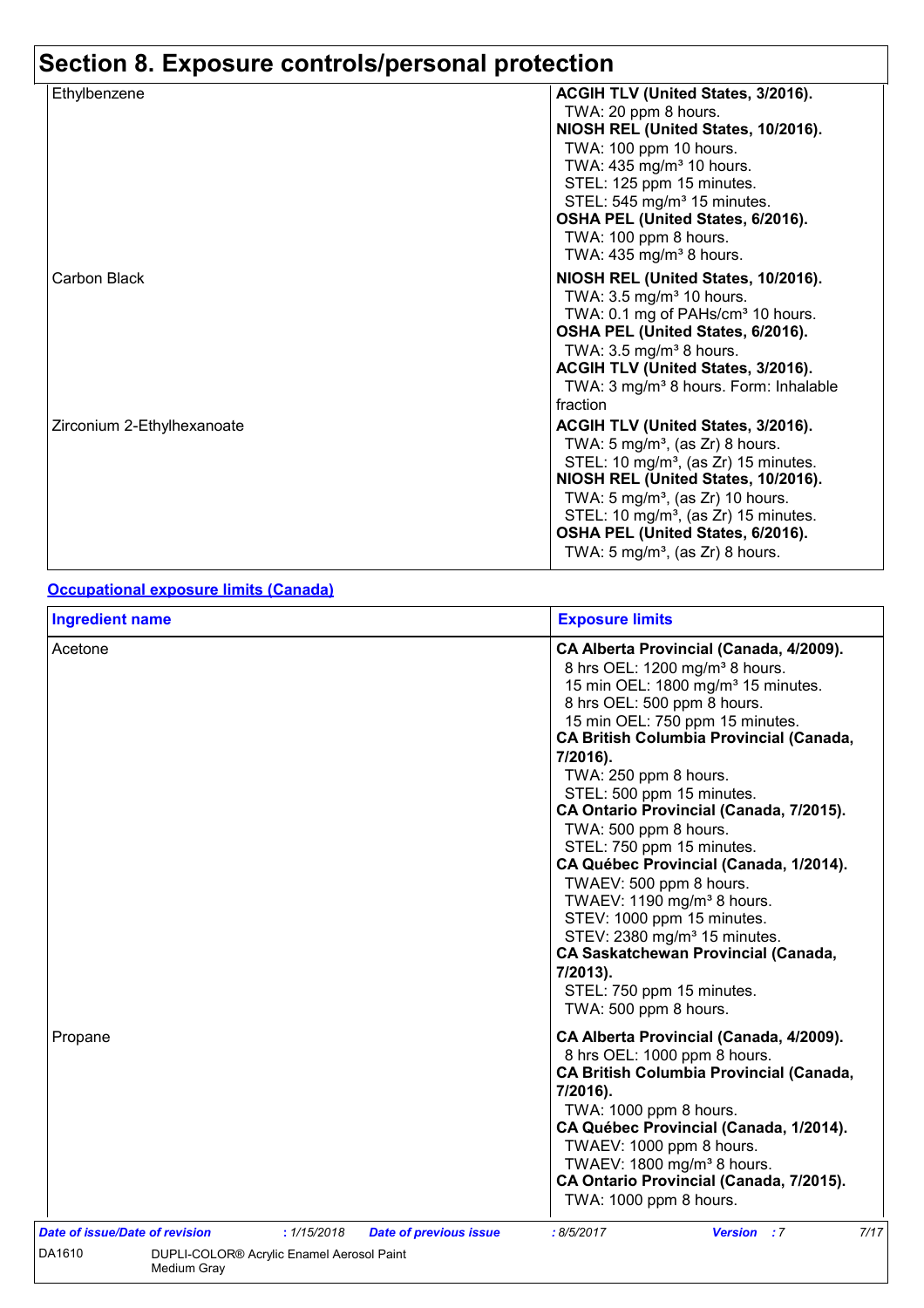| <b>CA Saskatchewan Provincial (Canada,</b><br>7/2013).<br>STEL: 1250 ppm 15 minutes.<br>TWA: 1000 ppm 8 hours.<br>CA Alberta Provincial (Canada, 4/2009).<br>15 min OEL: 200 ppm 15 minutes.<br>15 min OEL: 950 mg/m <sup>3</sup> 15 minutes.<br>8 hrs OEL: 150 ppm 8 hours.<br>8 hrs OEL: 713 mg/m <sup>3</sup> 8 hours.<br><b>CA British Columbia Provincial (Canada,</b><br>7/2016).<br>TWA: 20 ppm 8 hours.<br>CA Ontario Provincial (Canada, 7/2015).<br>TWA: 150 ppm 8 hours.<br>STEL: 200 ppm 15 minutes.<br>CA Québec Provincial (Canada, 1/2014).<br>TWAEV: 150 ppm 8 hours.<br>TWAEV: 713 mg/m <sup>3</sup> 8 hours.<br>STEV: 200 ppm 15 minutes.<br>STEV: 950 mg/m <sup>3</sup> 15 minutes.<br><b>CA Saskatchewan Provincial (Canada,</b><br>7/2013).<br>STEL: 200 ppm 15 minutes.<br>TWA: 150 ppm 8 hours.<br><b>Butane</b><br>CA Alberta Provincial (Canada, 4/2009).<br>8 hrs OEL: 1000 ppm 8 hours.<br><b>CA British Columbia Provincial (Canada,</b><br>7/2016).<br>TWA: 600 ppm 8 hours.<br>STEL: 750 ppm 15 minutes.<br>CA Québec Provincial (Canada, 1/2014).<br>TWAEV: 800 ppm 8 hours.<br>TWAEV: 1900 mg/m <sup>3</sup> 8 hours.<br>CA Ontario Provincial (Canada, 7/2015).<br>TWA: 800 ppm 8 hours.<br><b>CA Saskatchewan Provincial (Canada,</b><br>7/2013).<br>STEL: 1250 ppm 15 minutes.<br>TWA: 1000 ppm 8 hours.<br>CA Alberta Provincial (Canada, 4/2009).<br>Xylene<br>8 hrs OEL: 100 ppm 8 hours.<br>15 min OEL: 651 mg/m <sup>3</sup> 15 minutes.<br>15 min OEL: 150 ppm 15 minutes.<br>8 hrs OEL: 434 mg/m <sup>3</sup> 8 hours.<br><b>CA British Columbia Provincial (Canada,</b><br>7/2016).<br>TWA: 100 ppm 8 hours.<br>STEL: 150 ppm 15 minutes.<br>CA Québec Provincial (Canada, 1/2014).<br>TWAEV: 100 ppm 8 hours.<br>TWAEV: 434 mg/m <sup>3</sup> 8 hours.<br>STEV: 150 ppm 15 minutes.<br>STEV: 651 mg/m <sup>3</sup> 15 minutes.<br>CA Ontario Provincial (Canada, 7/2015).<br>STEL: 150 ppm 15 minutes.<br>TWA: 100 ppm 8 hours.<br><b>CA Saskatchewan Provincial (Canada,</b><br>7/2013).<br>STEL: 150 ppm 15 minutes.<br>TWA: 100 ppm 8 hours. |  |      |
|---------------------------------------------------------------------------------------------------------------------------------------------------------------------------------------------------------------------------------------------------------------------------------------------------------------------------------------------------------------------------------------------------------------------------------------------------------------------------------------------------------------------------------------------------------------------------------------------------------------------------------------------------------------------------------------------------------------------------------------------------------------------------------------------------------------------------------------------------------------------------------------------------------------------------------------------------------------------------------------------------------------------------------------------------------------------------------------------------------------------------------------------------------------------------------------------------------------------------------------------------------------------------------------------------------------------------------------------------------------------------------------------------------------------------------------------------------------------------------------------------------------------------------------------------------------------------------------------------------------------------------------------------------------------------------------------------------------------------------------------------------------------------------------------------------------------------------------------------------------------------------------------------------------------------------------------------------------------------------------------------------------------------------------------------------------------------------------------|--|------|
| n-Butyl Acetate                                                                                                                                                                                                                                                                                                                                                                                                                                                                                                                                                                                                                                                                                                                                                                                                                                                                                                                                                                                                                                                                                                                                                                                                                                                                                                                                                                                                                                                                                                                                                                                                                                                                                                                                                                                                                                                                                                                                                                                                                                                                             |  |      |
|                                                                                                                                                                                                                                                                                                                                                                                                                                                                                                                                                                                                                                                                                                                                                                                                                                                                                                                                                                                                                                                                                                                                                                                                                                                                                                                                                                                                                                                                                                                                                                                                                                                                                                                                                                                                                                                                                                                                                                                                                                                                                             |  |      |
|                                                                                                                                                                                                                                                                                                                                                                                                                                                                                                                                                                                                                                                                                                                                                                                                                                                                                                                                                                                                                                                                                                                                                                                                                                                                                                                                                                                                                                                                                                                                                                                                                                                                                                                                                                                                                                                                                                                                                                                                                                                                                             |  |      |
|                                                                                                                                                                                                                                                                                                                                                                                                                                                                                                                                                                                                                                                                                                                                                                                                                                                                                                                                                                                                                                                                                                                                                                                                                                                                                                                                                                                                                                                                                                                                                                                                                                                                                                                                                                                                                                                                                                                                                                                                                                                                                             |  |      |
|                                                                                                                                                                                                                                                                                                                                                                                                                                                                                                                                                                                                                                                                                                                                                                                                                                                                                                                                                                                                                                                                                                                                                                                                                                                                                                                                                                                                                                                                                                                                                                                                                                                                                                                                                                                                                                                                                                                                                                                                                                                                                             |  |      |
|                                                                                                                                                                                                                                                                                                                                                                                                                                                                                                                                                                                                                                                                                                                                                                                                                                                                                                                                                                                                                                                                                                                                                                                                                                                                                                                                                                                                                                                                                                                                                                                                                                                                                                                                                                                                                                                                                                                                                                                                                                                                                             |  |      |
|                                                                                                                                                                                                                                                                                                                                                                                                                                                                                                                                                                                                                                                                                                                                                                                                                                                                                                                                                                                                                                                                                                                                                                                                                                                                                                                                                                                                                                                                                                                                                                                                                                                                                                                                                                                                                                                                                                                                                                                                                                                                                             |  |      |
|                                                                                                                                                                                                                                                                                                                                                                                                                                                                                                                                                                                                                                                                                                                                                                                                                                                                                                                                                                                                                                                                                                                                                                                                                                                                                                                                                                                                                                                                                                                                                                                                                                                                                                                                                                                                                                                                                                                                                                                                                                                                                             |  |      |
|                                                                                                                                                                                                                                                                                                                                                                                                                                                                                                                                                                                                                                                                                                                                                                                                                                                                                                                                                                                                                                                                                                                                                                                                                                                                                                                                                                                                                                                                                                                                                                                                                                                                                                                                                                                                                                                                                                                                                                                                                                                                                             |  |      |
|                                                                                                                                                                                                                                                                                                                                                                                                                                                                                                                                                                                                                                                                                                                                                                                                                                                                                                                                                                                                                                                                                                                                                                                                                                                                                                                                                                                                                                                                                                                                                                                                                                                                                                                                                                                                                                                                                                                                                                                                                                                                                             |  |      |
|                                                                                                                                                                                                                                                                                                                                                                                                                                                                                                                                                                                                                                                                                                                                                                                                                                                                                                                                                                                                                                                                                                                                                                                                                                                                                                                                                                                                                                                                                                                                                                                                                                                                                                                                                                                                                                                                                                                                                                                                                                                                                             |  |      |
|                                                                                                                                                                                                                                                                                                                                                                                                                                                                                                                                                                                                                                                                                                                                                                                                                                                                                                                                                                                                                                                                                                                                                                                                                                                                                                                                                                                                                                                                                                                                                                                                                                                                                                                                                                                                                                                                                                                                                                                                                                                                                             |  |      |
|                                                                                                                                                                                                                                                                                                                                                                                                                                                                                                                                                                                                                                                                                                                                                                                                                                                                                                                                                                                                                                                                                                                                                                                                                                                                                                                                                                                                                                                                                                                                                                                                                                                                                                                                                                                                                                                                                                                                                                                                                                                                                             |  |      |
|                                                                                                                                                                                                                                                                                                                                                                                                                                                                                                                                                                                                                                                                                                                                                                                                                                                                                                                                                                                                                                                                                                                                                                                                                                                                                                                                                                                                                                                                                                                                                                                                                                                                                                                                                                                                                                                                                                                                                                                                                                                                                             |  |      |
|                                                                                                                                                                                                                                                                                                                                                                                                                                                                                                                                                                                                                                                                                                                                                                                                                                                                                                                                                                                                                                                                                                                                                                                                                                                                                                                                                                                                                                                                                                                                                                                                                                                                                                                                                                                                                                                                                                                                                                                                                                                                                             |  |      |
|                                                                                                                                                                                                                                                                                                                                                                                                                                                                                                                                                                                                                                                                                                                                                                                                                                                                                                                                                                                                                                                                                                                                                                                                                                                                                                                                                                                                                                                                                                                                                                                                                                                                                                                                                                                                                                                                                                                                                                                                                                                                                             |  |      |
|                                                                                                                                                                                                                                                                                                                                                                                                                                                                                                                                                                                                                                                                                                                                                                                                                                                                                                                                                                                                                                                                                                                                                                                                                                                                                                                                                                                                                                                                                                                                                                                                                                                                                                                                                                                                                                                                                                                                                                                                                                                                                             |  |      |
|                                                                                                                                                                                                                                                                                                                                                                                                                                                                                                                                                                                                                                                                                                                                                                                                                                                                                                                                                                                                                                                                                                                                                                                                                                                                                                                                                                                                                                                                                                                                                                                                                                                                                                                                                                                                                                                                                                                                                                                                                                                                                             |  |      |
|                                                                                                                                                                                                                                                                                                                                                                                                                                                                                                                                                                                                                                                                                                                                                                                                                                                                                                                                                                                                                                                                                                                                                                                                                                                                                                                                                                                                                                                                                                                                                                                                                                                                                                                                                                                                                                                                                                                                                                                                                                                                                             |  |      |
|                                                                                                                                                                                                                                                                                                                                                                                                                                                                                                                                                                                                                                                                                                                                                                                                                                                                                                                                                                                                                                                                                                                                                                                                                                                                                                                                                                                                                                                                                                                                                                                                                                                                                                                                                                                                                                                                                                                                                                                                                                                                                             |  |      |
|                                                                                                                                                                                                                                                                                                                                                                                                                                                                                                                                                                                                                                                                                                                                                                                                                                                                                                                                                                                                                                                                                                                                                                                                                                                                                                                                                                                                                                                                                                                                                                                                                                                                                                                                                                                                                                                                                                                                                                                                                                                                                             |  |      |
|                                                                                                                                                                                                                                                                                                                                                                                                                                                                                                                                                                                                                                                                                                                                                                                                                                                                                                                                                                                                                                                                                                                                                                                                                                                                                                                                                                                                                                                                                                                                                                                                                                                                                                                                                                                                                                                                                                                                                                                                                                                                                             |  |      |
|                                                                                                                                                                                                                                                                                                                                                                                                                                                                                                                                                                                                                                                                                                                                                                                                                                                                                                                                                                                                                                                                                                                                                                                                                                                                                                                                                                                                                                                                                                                                                                                                                                                                                                                                                                                                                                                                                                                                                                                                                                                                                             |  |      |
|                                                                                                                                                                                                                                                                                                                                                                                                                                                                                                                                                                                                                                                                                                                                                                                                                                                                                                                                                                                                                                                                                                                                                                                                                                                                                                                                                                                                                                                                                                                                                                                                                                                                                                                                                                                                                                                                                                                                                                                                                                                                                             |  |      |
|                                                                                                                                                                                                                                                                                                                                                                                                                                                                                                                                                                                                                                                                                                                                                                                                                                                                                                                                                                                                                                                                                                                                                                                                                                                                                                                                                                                                                                                                                                                                                                                                                                                                                                                                                                                                                                                                                                                                                                                                                                                                                             |  |      |
|                                                                                                                                                                                                                                                                                                                                                                                                                                                                                                                                                                                                                                                                                                                                                                                                                                                                                                                                                                                                                                                                                                                                                                                                                                                                                                                                                                                                                                                                                                                                                                                                                                                                                                                                                                                                                                                                                                                                                                                                                                                                                             |  |      |
|                                                                                                                                                                                                                                                                                                                                                                                                                                                                                                                                                                                                                                                                                                                                                                                                                                                                                                                                                                                                                                                                                                                                                                                                                                                                                                                                                                                                                                                                                                                                                                                                                                                                                                                                                                                                                                                                                                                                                                                                                                                                                             |  |      |
|                                                                                                                                                                                                                                                                                                                                                                                                                                                                                                                                                                                                                                                                                                                                                                                                                                                                                                                                                                                                                                                                                                                                                                                                                                                                                                                                                                                                                                                                                                                                                                                                                                                                                                                                                                                                                                                                                                                                                                                                                                                                                             |  |      |
|                                                                                                                                                                                                                                                                                                                                                                                                                                                                                                                                                                                                                                                                                                                                                                                                                                                                                                                                                                                                                                                                                                                                                                                                                                                                                                                                                                                                                                                                                                                                                                                                                                                                                                                                                                                                                                                                                                                                                                                                                                                                                             |  |      |
|                                                                                                                                                                                                                                                                                                                                                                                                                                                                                                                                                                                                                                                                                                                                                                                                                                                                                                                                                                                                                                                                                                                                                                                                                                                                                                                                                                                                                                                                                                                                                                                                                                                                                                                                                                                                                                                                                                                                                                                                                                                                                             |  |      |
|                                                                                                                                                                                                                                                                                                                                                                                                                                                                                                                                                                                                                                                                                                                                                                                                                                                                                                                                                                                                                                                                                                                                                                                                                                                                                                                                                                                                                                                                                                                                                                                                                                                                                                                                                                                                                                                                                                                                                                                                                                                                                             |  |      |
|                                                                                                                                                                                                                                                                                                                                                                                                                                                                                                                                                                                                                                                                                                                                                                                                                                                                                                                                                                                                                                                                                                                                                                                                                                                                                                                                                                                                                                                                                                                                                                                                                                                                                                                                                                                                                                                                                                                                                                                                                                                                                             |  |      |
|                                                                                                                                                                                                                                                                                                                                                                                                                                                                                                                                                                                                                                                                                                                                                                                                                                                                                                                                                                                                                                                                                                                                                                                                                                                                                                                                                                                                                                                                                                                                                                                                                                                                                                                                                                                                                                                                                                                                                                                                                                                                                             |  |      |
|                                                                                                                                                                                                                                                                                                                                                                                                                                                                                                                                                                                                                                                                                                                                                                                                                                                                                                                                                                                                                                                                                                                                                                                                                                                                                                                                                                                                                                                                                                                                                                                                                                                                                                                                                                                                                                                                                                                                                                                                                                                                                             |  |      |
|                                                                                                                                                                                                                                                                                                                                                                                                                                                                                                                                                                                                                                                                                                                                                                                                                                                                                                                                                                                                                                                                                                                                                                                                                                                                                                                                                                                                                                                                                                                                                                                                                                                                                                                                                                                                                                                                                                                                                                                                                                                                                             |  |      |
|                                                                                                                                                                                                                                                                                                                                                                                                                                                                                                                                                                                                                                                                                                                                                                                                                                                                                                                                                                                                                                                                                                                                                                                                                                                                                                                                                                                                                                                                                                                                                                                                                                                                                                                                                                                                                                                                                                                                                                                                                                                                                             |  |      |
|                                                                                                                                                                                                                                                                                                                                                                                                                                                                                                                                                                                                                                                                                                                                                                                                                                                                                                                                                                                                                                                                                                                                                                                                                                                                                                                                                                                                                                                                                                                                                                                                                                                                                                                                                                                                                                                                                                                                                                                                                                                                                             |  |      |
|                                                                                                                                                                                                                                                                                                                                                                                                                                                                                                                                                                                                                                                                                                                                                                                                                                                                                                                                                                                                                                                                                                                                                                                                                                                                                                                                                                                                                                                                                                                                                                                                                                                                                                                                                                                                                                                                                                                                                                                                                                                                                             |  |      |
|                                                                                                                                                                                                                                                                                                                                                                                                                                                                                                                                                                                                                                                                                                                                                                                                                                                                                                                                                                                                                                                                                                                                                                                                                                                                                                                                                                                                                                                                                                                                                                                                                                                                                                                                                                                                                                                                                                                                                                                                                                                                                             |  |      |
|                                                                                                                                                                                                                                                                                                                                                                                                                                                                                                                                                                                                                                                                                                                                                                                                                                                                                                                                                                                                                                                                                                                                                                                                                                                                                                                                                                                                                                                                                                                                                                                                                                                                                                                                                                                                                                                                                                                                                                                                                                                                                             |  |      |
|                                                                                                                                                                                                                                                                                                                                                                                                                                                                                                                                                                                                                                                                                                                                                                                                                                                                                                                                                                                                                                                                                                                                                                                                                                                                                                                                                                                                                                                                                                                                                                                                                                                                                                                                                                                                                                                                                                                                                                                                                                                                                             |  |      |
|                                                                                                                                                                                                                                                                                                                                                                                                                                                                                                                                                                                                                                                                                                                                                                                                                                                                                                                                                                                                                                                                                                                                                                                                                                                                                                                                                                                                                                                                                                                                                                                                                                                                                                                                                                                                                                                                                                                                                                                                                                                                                             |  |      |
|                                                                                                                                                                                                                                                                                                                                                                                                                                                                                                                                                                                                                                                                                                                                                                                                                                                                                                                                                                                                                                                                                                                                                                                                                                                                                                                                                                                                                                                                                                                                                                                                                                                                                                                                                                                                                                                                                                                                                                                                                                                                                             |  |      |
|                                                                                                                                                                                                                                                                                                                                                                                                                                                                                                                                                                                                                                                                                                                                                                                                                                                                                                                                                                                                                                                                                                                                                                                                                                                                                                                                                                                                                                                                                                                                                                                                                                                                                                                                                                                                                                                                                                                                                                                                                                                                                             |  |      |
|                                                                                                                                                                                                                                                                                                                                                                                                                                                                                                                                                                                                                                                                                                                                                                                                                                                                                                                                                                                                                                                                                                                                                                                                                                                                                                                                                                                                                                                                                                                                                                                                                                                                                                                                                                                                                                                                                                                                                                                                                                                                                             |  |      |
|                                                                                                                                                                                                                                                                                                                                                                                                                                                                                                                                                                                                                                                                                                                                                                                                                                                                                                                                                                                                                                                                                                                                                                                                                                                                                                                                                                                                                                                                                                                                                                                                                                                                                                                                                                                                                                                                                                                                                                                                                                                                                             |  |      |
|                                                                                                                                                                                                                                                                                                                                                                                                                                                                                                                                                                                                                                                                                                                                                                                                                                                                                                                                                                                                                                                                                                                                                                                                                                                                                                                                                                                                                                                                                                                                                                                                                                                                                                                                                                                                                                                                                                                                                                                                                                                                                             |  |      |
|                                                                                                                                                                                                                                                                                                                                                                                                                                                                                                                                                                                                                                                                                                                                                                                                                                                                                                                                                                                                                                                                                                                                                                                                                                                                                                                                                                                                                                                                                                                                                                                                                                                                                                                                                                                                                                                                                                                                                                                                                                                                                             |  |      |
|                                                                                                                                                                                                                                                                                                                                                                                                                                                                                                                                                                                                                                                                                                                                                                                                                                                                                                                                                                                                                                                                                                                                                                                                                                                                                                                                                                                                                                                                                                                                                                                                                                                                                                                                                                                                                                                                                                                                                                                                                                                                                             |  |      |
|                                                                                                                                                                                                                                                                                                                                                                                                                                                                                                                                                                                                                                                                                                                                                                                                                                                                                                                                                                                                                                                                                                                                                                                                                                                                                                                                                                                                                                                                                                                                                                                                                                                                                                                                                                                                                                                                                                                                                                                                                                                                                             |  |      |
|                                                                                                                                                                                                                                                                                                                                                                                                                                                                                                                                                                                                                                                                                                                                                                                                                                                                                                                                                                                                                                                                                                                                                                                                                                                                                                                                                                                                                                                                                                                                                                                                                                                                                                                                                                                                                                                                                                                                                                                                                                                                                             |  |      |
|                                                                                                                                                                                                                                                                                                                                                                                                                                                                                                                                                                                                                                                                                                                                                                                                                                                                                                                                                                                                                                                                                                                                                                                                                                                                                                                                                                                                                                                                                                                                                                                                                                                                                                                                                                                                                                                                                                                                                                                                                                                                                             |  |      |
|                                                                                                                                                                                                                                                                                                                                                                                                                                                                                                                                                                                                                                                                                                                                                                                                                                                                                                                                                                                                                                                                                                                                                                                                                                                                                                                                                                                                                                                                                                                                                                                                                                                                                                                                                                                                                                                                                                                                                                                                                                                                                             |  |      |
|                                                                                                                                                                                                                                                                                                                                                                                                                                                                                                                                                                                                                                                                                                                                                                                                                                                                                                                                                                                                                                                                                                                                                                                                                                                                                                                                                                                                                                                                                                                                                                                                                                                                                                                                                                                                                                                                                                                                                                                                                                                                                             |  |      |
|                                                                                                                                                                                                                                                                                                                                                                                                                                                                                                                                                                                                                                                                                                                                                                                                                                                                                                                                                                                                                                                                                                                                                                                                                                                                                                                                                                                                                                                                                                                                                                                                                                                                                                                                                                                                                                                                                                                                                                                                                                                                                             |  |      |
| CA Alberta Provincial (Canada, 4/2009).<br>Ethylbenzene                                                                                                                                                                                                                                                                                                                                                                                                                                                                                                                                                                                                                                                                                                                                                                                                                                                                                                                                                                                                                                                                                                                                                                                                                                                                                                                                                                                                                                                                                                                                                                                                                                                                                                                                                                                                                                                                                                                                                                                                                                     |  |      |
| : 1/15/2018<br>:8/5/2017<br><b>Version</b> : 7<br><b>Date of issue/Date of revision</b><br><b>Date of previous issue</b>                                                                                                                                                                                                                                                                                                                                                                                                                                                                                                                                                                                                                                                                                                                                                                                                                                                                                                                                                                                                                                                                                                                                                                                                                                                                                                                                                                                                                                                                                                                                                                                                                                                                                                                                                                                                                                                                                                                                                                    |  | 8/17 |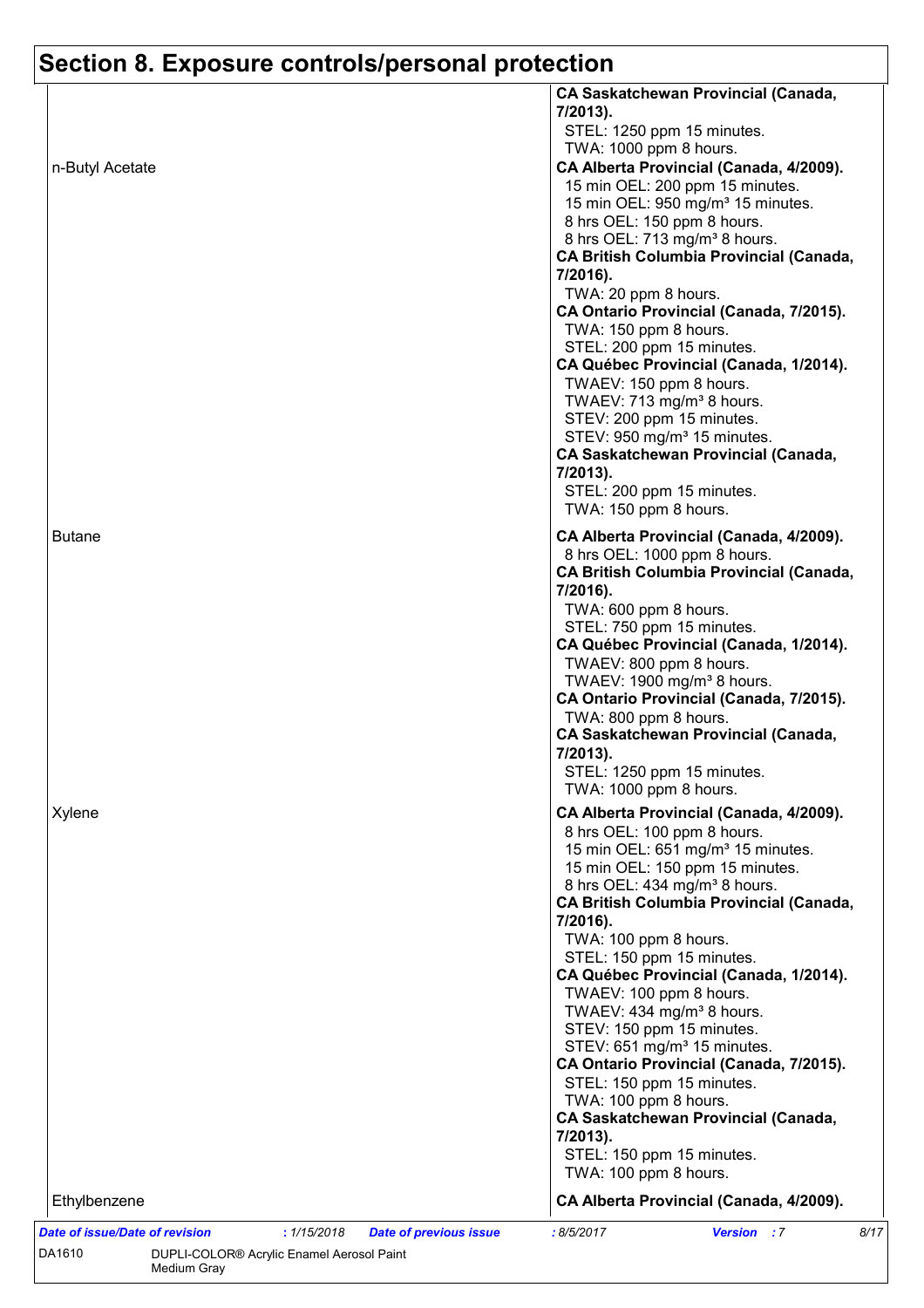|                            | 8 hrs OEL: 100 ppm 8 hours.<br>8 hrs OEL: 434 mg/m <sup>3</sup> 8 hours.<br>15 min OEL: 543 mg/m <sup>3</sup> 15 minutes.<br>15 min OEL: 125 ppm 15 minutes.<br><b>CA British Columbia Provincial (Canada,</b><br>7/2016).<br>TWA: 20 ppm 8 hours.<br>CA Ontario Provincial (Canada, 7/2015).<br>TWA: 20 ppm 8 hours.<br>CA Québec Provincial (Canada, 1/2014).<br>TWAEV: 100 ppm 8 hours.<br>TWAEV: 434 mg/m <sup>3</sup> 8 hours.<br>STEV: 125 ppm 15 minutes.<br>STEV: 543 mg/m <sup>3</sup> 15 minutes.<br><b>CA Saskatchewan Provincial (Canada,</b><br>7/2013).<br>STEL: 125 ppm 15 minutes.                                             |
|----------------------------|------------------------------------------------------------------------------------------------------------------------------------------------------------------------------------------------------------------------------------------------------------------------------------------------------------------------------------------------------------------------------------------------------------------------------------------------------------------------------------------------------------------------------------------------------------------------------------------------------------------------------------------------|
| Zirconium 2-Ethylhexanoate | TWA: 100 ppm 8 hours.<br>CA Alberta Provincial (Canada, 4/2009).<br>8 hrs OEL: 5 mg/m <sup>3</sup> , (as Zr) 8 hours.<br>15 min OEL: 10 mg/m <sup>3</sup> , (as Zr) 15 minutes.<br><b>CA British Columbia Provincial (Canada,</b><br>7/2016).<br>TWA: $5 \text{ mg/m}^3$ , (as Zr) 8 hours.<br>STEL: 10 mg/m <sup>3</sup> , (as Zr) 15 minutes.<br>CA Québec Provincial (Canada, 1/2014).<br>TWAEV: $5 \text{ mg/m}^3$ , (as Zr) 8 hours.<br>STEV: 10 mg/m <sup>3</sup> , (as Zr) 15 minutes.<br>CA Ontario Provincial (Canada, 7/2015).<br>STEL: 10 mg/m <sup>3</sup> , (as Zr) 15 minutes.<br>TWA: 5 mg/m <sup>3</sup> , (as $Zr$ ) 8 hours. |

### **Occupational exposure limits (Mexico)**

| <b>Ingredient name</b>     | <b>Exposure limits</b>                           |
|----------------------------|--------------------------------------------------|
| Acetone                    | NOM-010-STPS-2014 (Mexico, 4/2016).              |
|                            | TWA: 500 ppm 8 hours.                            |
|                            | STEL: 750 ppm 15 minutes.                        |
| Propane                    | NOM-010-STPS-2014 (Mexico, 4/2016).              |
|                            | TWA: 1000 ppm 8 hours.                           |
| n-Butyl Acetate            | NOM-010-STPS-2014 (Mexico, 4/2016).              |
|                            | TWA: 150 ppm 8 hours.                            |
|                            | STEL: 200 ppm 15 minutes.                        |
| <b>Butane</b>              | NOM-010-STPS-2014 (Mexico, 4/2016).              |
|                            | TWA: 1000 ppm 8 hours.                           |
| Xylene                     | NOM-010-STPS-2014 (Mexico, 4/2016).              |
|                            | STEL: 150 ppm 15 minutes.                        |
|                            | TWA: 100 ppm 8 hours.                            |
| Ethylbenzene               | NOM-010-STPS-2014 (Mexico, 4/2016).              |
|                            | TWA: 20 ppm 8 hours.                             |
| Zirconium 2-Ethylhexanoate | NOM-010-STPS-2014 (Mexico, 4/2016).              |
|                            | TWA: $5 \text{ mg/m}^3$ , (as Zr) 8 hours.       |
|                            | STEL: 10 mg/m <sup>3</sup> , (as Zr) 15 minutes. |

| <b>Appropriate engineering</b><br><b>controls</b> |                                                          |  | : Use only with adequate ventilation. Use process enclosures, local exhaust ventilation or<br>other engineering controls to keep worker exposure to airborne contaminants below any<br>recommended or statutory limits. The engineering controls also need to keep gas,<br>vapor or dust concentrations below any lower explosive limits. Use explosion-proof<br>ventilation equipment. |                               |           |                    |  |      |  |
|---------------------------------------------------|----------------------------------------------------------|--|-----------------------------------------------------------------------------------------------------------------------------------------------------------------------------------------------------------------------------------------------------------------------------------------------------------------------------------------------------------------------------------------|-------------------------------|-----------|--------------------|--|------|--|
| <b>Environmental exposure</b><br><b>controls</b>  |                                                          |  |                                                                                                                                                                                                                                                                                                                                                                                         |                               |           |                    |  |      |  |
| Date of issue/Date of revision                    |                                                          |  | :1/15/2018                                                                                                                                                                                                                                                                                                                                                                              | <b>Date of previous issue</b> | :8/5/2017 | <b>Version</b> : 7 |  | 9/17 |  |
| DA1610                                            | DUPLI-COLOR® Acrylic Enamel Aerosol Paint<br>Medium Grav |  |                                                                                                                                                                                                                                                                                                                                                                                         |                               |           |                    |  |      |  |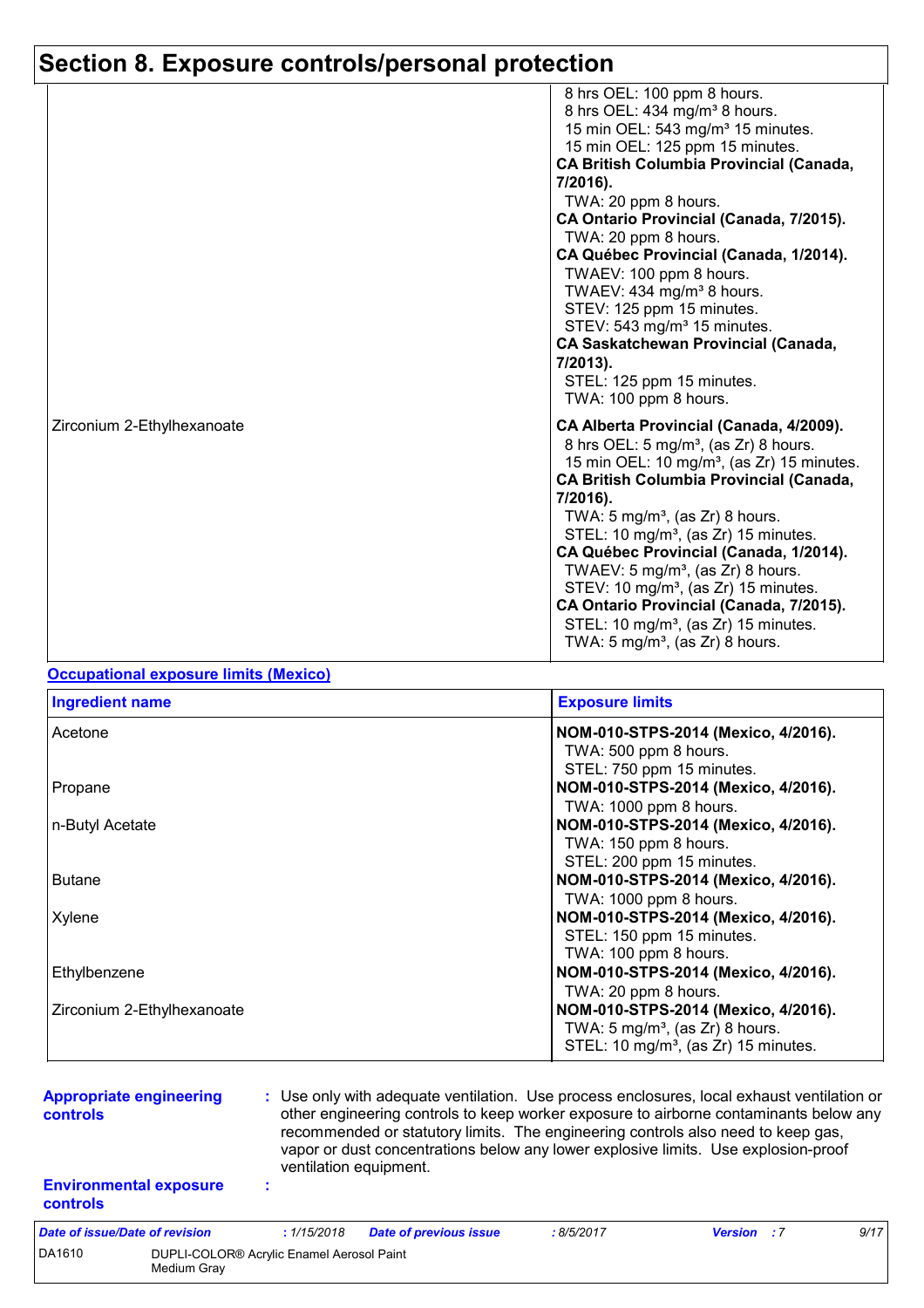Emissions from ventilation or work process equipment should be checked to ensure they comply with the requirements of environmental protection legislation. In some cases, fume scrubbers, filters or engineering modifications to the process equipment will be necessary to reduce emissions to acceptable levels.

| <b>Individual protection measures</b> |                                                                                                                                                                                                                                                                                                                                                                                                                                                                                                                                                                                                                        |
|---------------------------------------|------------------------------------------------------------------------------------------------------------------------------------------------------------------------------------------------------------------------------------------------------------------------------------------------------------------------------------------------------------------------------------------------------------------------------------------------------------------------------------------------------------------------------------------------------------------------------------------------------------------------|
| <b>Hygiene measures</b>               | : Wash hands, forearms and face thoroughly after handling chemical products, before<br>eating, smoking and using the lavatory and at the end of the working period.<br>Appropriate techniques should be used to remove potentially contaminated clothing.<br>Wash contaminated clothing before reusing. Ensure that eyewash stations and safety<br>showers are close to the workstation location.                                                                                                                                                                                                                      |
| <b>Eye/face protection</b>            | : Safety eyewear complying with an approved standard should be used when a risk<br>assessment indicates this is necessary to avoid exposure to liquid splashes, mists,<br>gases or dusts. If contact is possible, the following protection should be worn, unless<br>the assessment indicates a higher degree of protection: chemical splash goggles.                                                                                                                                                                                                                                                                  |
| <b>Skin protection</b>                |                                                                                                                                                                                                                                                                                                                                                                                                                                                                                                                                                                                                                        |
| <b>Hand protection</b>                | : Chemical-resistant, impervious gloves complying with an approved standard should be<br>worn at all times when handling chemical products if a risk assessment indicates this is<br>necessary. Considering the parameters specified by the glove manufacturer, check<br>during use that the gloves are still retaining their protective properties. It should be<br>noted that the time to breakthrough for any glove material may be different for different<br>glove manufacturers. In the case of mixtures, consisting of several substances, the<br>protection time of the gloves cannot be accurately estimated. |
| <b>Body protection</b>                | : Personal protective equipment for the body should be selected based on the task being<br>performed and the risks involved and should be approved by a specialist before<br>handling this product. When there is a risk of ignition from static electricity, wear anti-<br>static protective clothing. For the greatest protection from static discharges, clothing<br>should include anti-static overalls, boots and gloves.                                                                                                                                                                                         |
| <b>Other skin protection</b>          | : Appropriate footwear and any additional skin protection measures should be selected<br>based on the task being performed and the risks involved and should be approved by a<br>specialist before handling this product.                                                                                                                                                                                                                                                                                                                                                                                              |
| <b>Respiratory protection</b>         | Based on the hazard and potential for exposure, select a respirator that meets the<br>t.<br>appropriate standard or certification. Respirators must be used according to a<br>respiratory protection program to ensure proper fitting, training, and other important<br>aspects of use.                                                                                                                                                                                                                                                                                                                                |

## **Section 9. Physical and chemical properties**

| <b>Appearance</b>                               |                                                                                 |
|-------------------------------------------------|---------------------------------------------------------------------------------|
| <b>Physical state</b>                           | $:$ Liquid.                                                                     |
| <b>Color</b>                                    | : Not available.                                                                |
| <b>Odor</b>                                     | : Not available.                                                                |
| <b>Odor threshold</b>                           | : Not available.                                                                |
| рH                                              | : 7                                                                             |
| <b>Melting point</b>                            | : Not available.                                                                |
| <b>Boiling point</b>                            | $:$ Not available.                                                              |
| <b>Flash point</b>                              | : Closed cup: -29 $^{\circ}$ C (-20.2 $^{\circ}$ F) [Pensky-Martens Closed Cup] |
| <b>Evaporation rate</b>                         | $: 5.6$ (butyl acetate = 1)                                                     |
| <b>Flammability (solid, gas)</b>                | : Not available.                                                                |
| Lower and upper explosive<br>(flammable) limits | : Lower: $0.9\%$<br>Upper: 12.8%                                                |
| <b>Vapor pressure</b>                           | : 101.3 kPa (760 mm Hg) [at 20 $^{\circ}$ C]                                    |
| <b>Vapor density</b>                            | : $1.55$ [Air = 1]                                                              |
| <b>Relative density</b>                         | : 0.75                                                                          |
| <b>Solubility</b>                               | $:$ Not available.                                                              |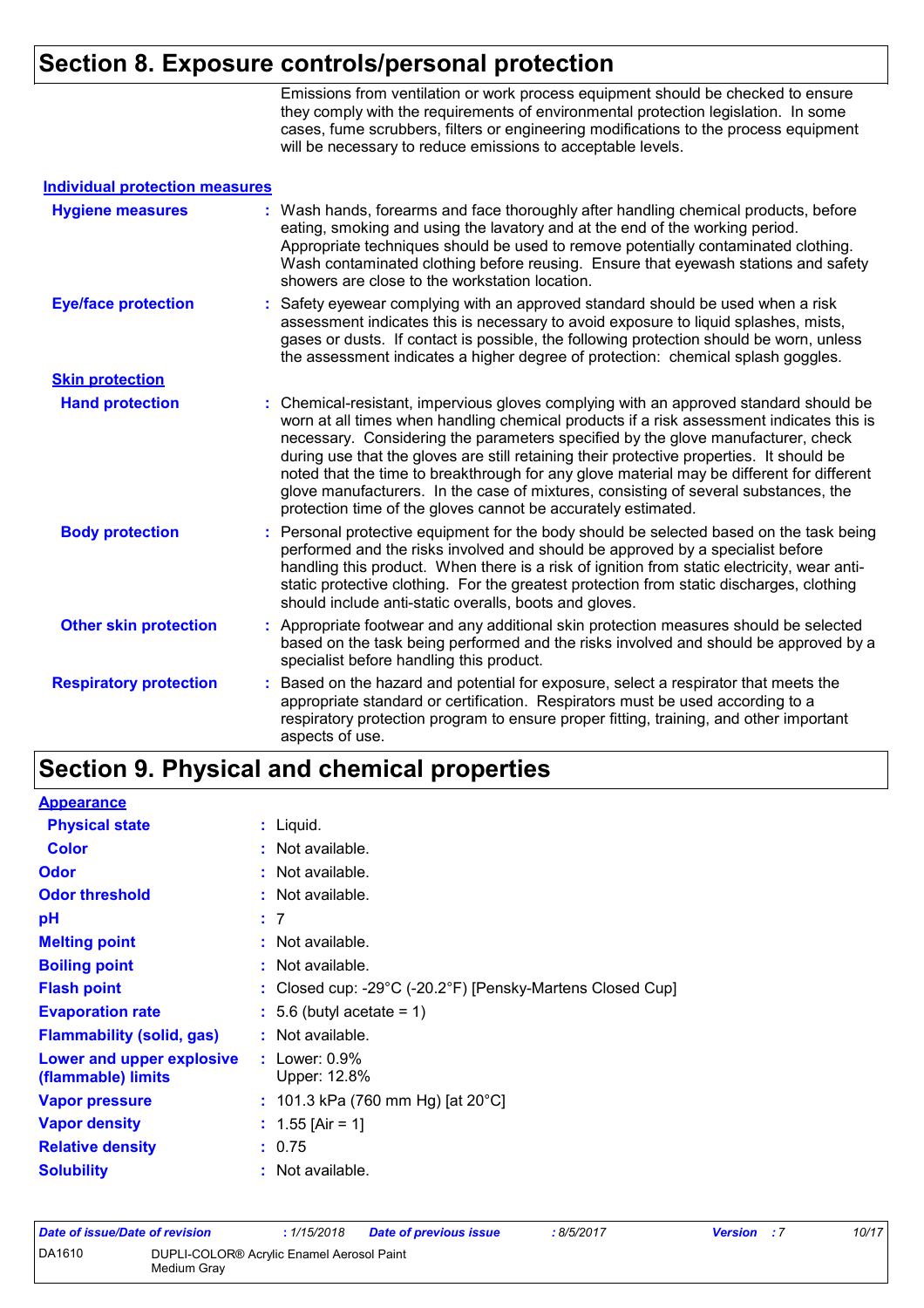# **Section 9. Physical and chemical properties**

| <b>Partition coefficient: n-</b><br>octanol/water |    | : Not available.                                                |
|---------------------------------------------------|----|-----------------------------------------------------------------|
| <b>Auto-ignition temperature</b>                  |    | : Not available.                                                |
| <b>Decomposition temperature</b>                  |    | : Not available.                                                |
| <b>Viscosity</b>                                  |    | Kinematic (40°C (104°F)): <0.205 cm <sup>2</sup> /s (<20.5 cSt) |
| <b>Molecular weight</b>                           | t. | Not applicable.                                                 |
| <b>Aerosol product</b>                            |    |                                                                 |
| <b>Type of aerosol</b>                            |    | $:$ Spray                                                       |
| <b>Heat of combustion</b>                         |    | $: 28.498$ kJ/g                                                 |

# **Section 10. Stability and reactivity**

| <b>Reactivity</b>                            | : No specific test data related to reactivity available for this product or its ingredients.              |
|----------------------------------------------|-----------------------------------------------------------------------------------------------------------|
| <b>Chemical stability</b>                    | : The product is stable.                                                                                  |
| <b>Possibility of hazardous</b><br>reactions | : Under normal conditions of storage and use, hazardous reactions will not occur.                         |
| <b>Conditions to avoid</b>                   | : Avoid all possible sources of ignition (spark or flame).                                                |
| <b>Incompatible materials</b>                | : No specific data.                                                                                       |
| <b>Hazardous decomposition</b><br>products   | : Under normal conditions of storage and use, hazardous decomposition products should<br>not be produced. |

## **Section 11. Toxicological information**

### **Information on toxicological effects**

#### **Acute toxicity**

| <b>Product/ingredient name</b> | <b>Result</b>                | <b>Species</b> | <b>Dose</b>              | <b>Exposure</b> |
|--------------------------------|------------------------------|----------------|--------------------------|-----------------|
| Acetone                        | LD50 Oral                    | Rat            | 5800 mg/kg               |                 |
| n-Butyl Acetate                | LD50 Dermal                  | Rabbit         | -17600 mg/kg             |                 |
|                                | LD50 Oral                    | Rat            | 10768 mg/kg              |                 |
| Butane                         | <b>LC50 Inhalation Vapor</b> | Rat            | 658000 mg/m <sup>3</sup> | 14 hours        |
| Ethyl 3-Ethoxypropionate       | LD50 Oral                    | Rat            | 3200 mg/kg               |                 |
| Xylene                         | LC50 Inhalation Gas.         | Rat            | 5000 ppm                 | 4 hours         |
|                                | LD50 Oral                    | Rat            | 4300 mg/kg               |                 |
| Ethylbenzene                   | LD50 Dermal                  | Rabbit         | >5000 mg/kg              |                 |
|                                | LD50 Oral                    | Rat            | 3500 mg/kg               |                 |
| Carbon Black                   | LD50 Oral                    | Rat            | >15400 mg/kg             |                 |
| Zirconium 2-Ethylhexanoate     | LD50 Dermal                  | Rabbit         | $>5$ g/kg                |                 |
|                                | LD50 Oral                    | Rat            | $>5$ g/kg                |                 |

#### **Irritation/Corrosion**

| <b>Product/ingredient name</b> | <b>Result</b>                                | <b>Species</b> | <b>Score</b> | <b>Exposure</b>             | <b>Observation</b>       |
|--------------------------------|----------------------------------------------|----------------|--------------|-----------------------------|--------------------------|
| Acetone                        | Eyes - Mild irritant                         | Human          |              | 186300 parts<br>per million |                          |
|                                | Eyes - Mild irritant                         | Rabbit         |              | 10 microliters              |                          |
|                                | Eyes - Moderate irritant                     | Rabbit         |              | 24 hours 20<br>milligrams   |                          |
|                                | Eyes - Severe irritant                       | Rabbit         |              | 20 milligrams               |                          |
|                                | Skin - Mild irritant                         | Rabbit         |              | 24 hours 500<br>milligrams  | $\overline{\phantom{0}}$ |
|                                | Skin - Mild irritant                         | Rabbit         |              | 395<br>milligrams           |                          |
| n-Butyl Acetate                | Eyes - Moderate irritant                     | Rabbit         |              | 100                         |                          |
| Date of issue/Date of revision | : 1/15/2018<br><b>Date of previous issue</b> |                | :8/5/2017    | <b>Version</b>              | 11/17<br>- : 7           |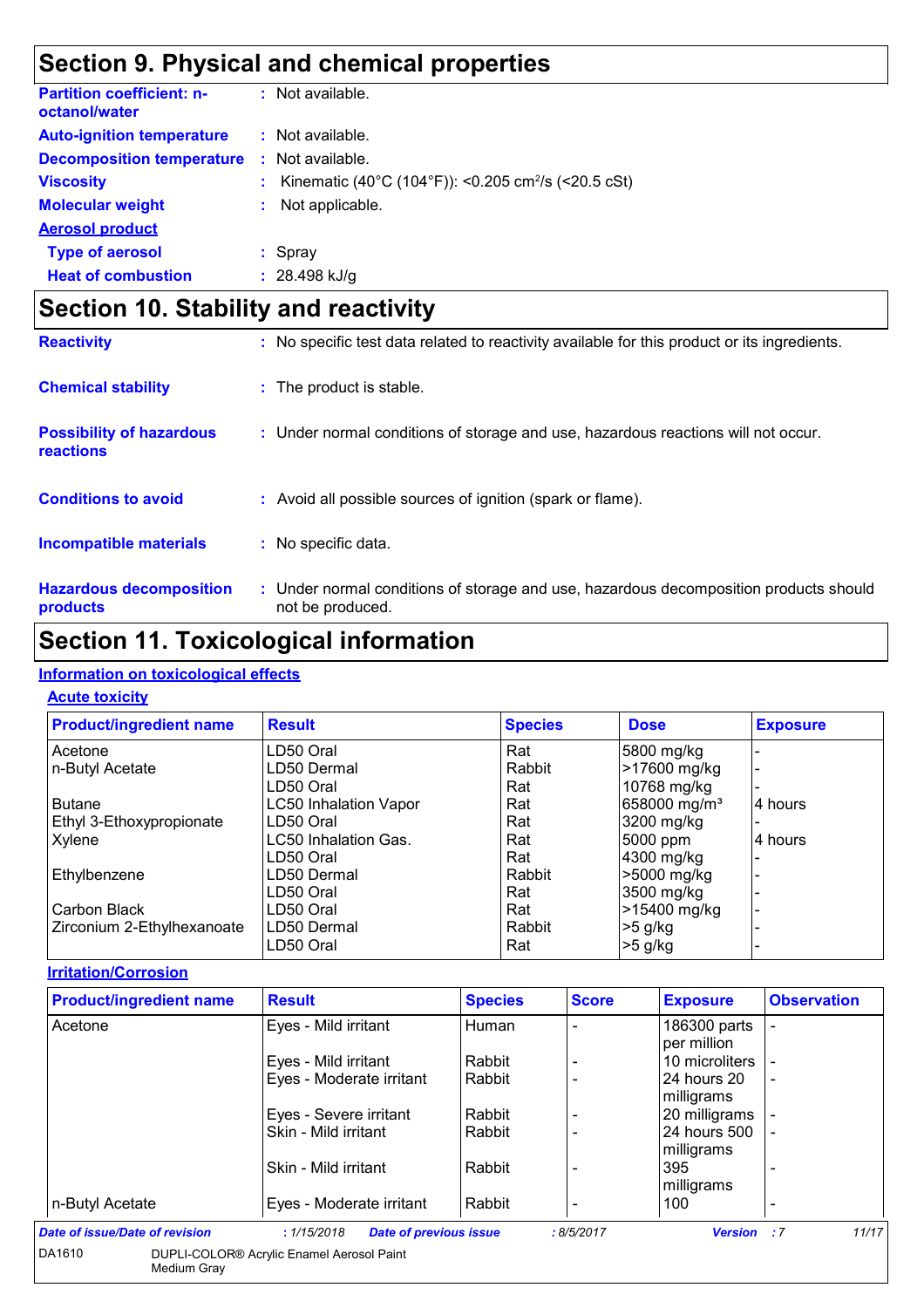# **Section 11. Toxicological information**

|                          | -2011                    |        |               |                |
|--------------------------|--------------------------|--------|---------------|----------------|
|                          |                          |        | milligrams    |                |
|                          | Skin - Moderate irritant | Rabbit | 24 hours 500  | $\blacksquare$ |
|                          |                          |        | milligrams    |                |
| <b>Titanium Dioxide</b>  | Skin - Mild irritant     | Human  | 72 hours 300  |                |
|                          |                          |        | Micrograms    |                |
|                          |                          |        | Intermittent  |                |
| Ethyl 3-Ethoxypropionate | Skin - Mild irritant     | Rabbit | 24 hours 500  |                |
|                          |                          |        | milligrams    |                |
| Xylene                   | Eyes - Mild irritant     | Rabbit | 87 milligrams |                |
|                          | Eyes - Severe irritant   | Rabbit | 24 hours 5    | i.             |
|                          |                          |        | milligrams    |                |
|                          | Skin - Mild irritant     | Rat    | 8 hours 60    |                |
|                          |                          |        | microliters   |                |
|                          | Skin - Moderate irritant | Rabbit | 24 hours 500  |                |
|                          |                          |        | milligrams    |                |
|                          | Skin - Moderate irritant | Rabbit | 100 Percent   |                |
| Ethylbenzene             | Eyes - Severe irritant   | Rabbit | 500           |                |
|                          |                          |        | milligrams    |                |
|                          | Skin - Mild irritant     | Rabbit | 24 hours 15   |                |
|                          |                          |        | milligrams    |                |

#### **Sensitization**

Not available.

#### **Mutagenicity**

Not available.

#### **Carcinogenicity**

Not available.

### **Classification**

| <b>Product/ingredient name</b> | <b>OSHA</b> | <b>IARC</b> | <b>NTP</b> |
|--------------------------------|-------------|-------------|------------|
| Titanium Dioxide               | -           | 2B          |            |
| Xylene                         | -           | J           |            |
| Ethylbenzene                   |             | 2B          |            |
| Carbon Black                   |             | 2B          |            |

### **Reproductive toxicity**

Not available.

### **Teratogenicity**

Not available.

### **Specific target organ toxicity (single exposure)**

| <b>Name</b>                       | <b>Category</b>          | <b>Route of</b><br>exposure        | <b>Target organs</b>                                                               |
|-----------------------------------|--------------------------|------------------------------------|------------------------------------------------------------------------------------|
| Acetone                           | Category 3               | Not applicable.                    | Respiratory tract<br>irritation and<br>Narcotic effects                            |
| Propane                           | Category 3               | Not applicable.                    | <b>Respiratory tract</b><br>irritation and<br>Narcotic effects                     |
| n-Butyl Acetate<br><b>Butane</b>  | Category 3<br>Category 3 | Not applicable.<br>Not applicable. | Narcotic effects<br><b>Respiratory tract</b><br>irritation and<br>Narcotic effects |
| Lt. Aliphatic Hydrocarbon Solvent | Category 3               | Not applicable.                    | <b>Respiratory tract</b><br>irritation and<br>Narcotic effects                     |
| Xylene                            | Category 3               | Not applicable.                    | Respiratory tract<br>irritation                                                    |
| Ethylbenzene                      | Category 3               | Not applicable.                    | <b>Respiratory tract</b>                                                           |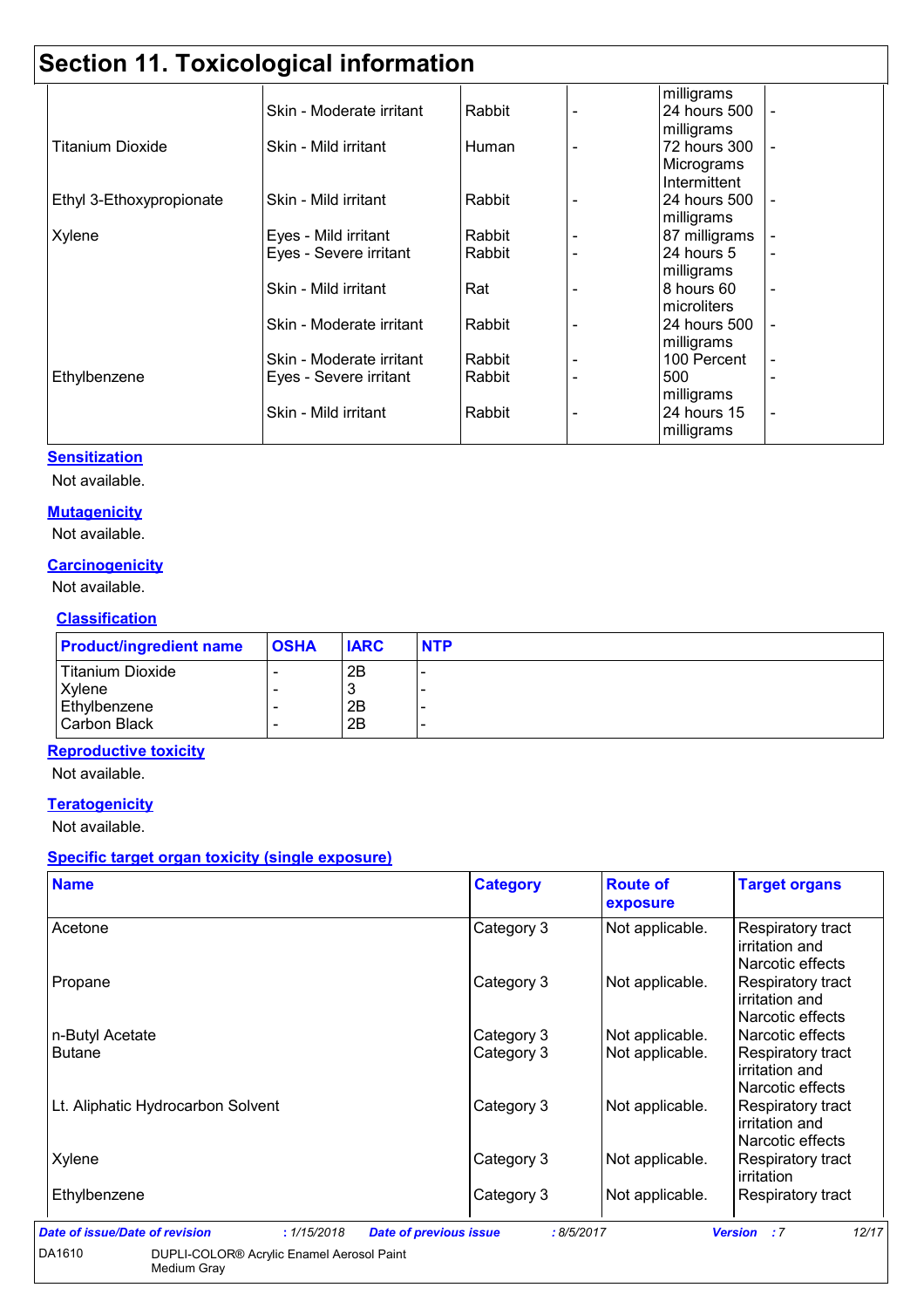# **Section 11. Toxicological information**

| irritation and   |
|------------------|
| Narcotic effects |

### **Specific target organ toxicity (repeated exposure)**

| <b>Name</b>                       | <b>Category</b> | <b>Route of</b><br>exposure | <b>Target organs</b> |
|-----------------------------------|-----------------|-----------------------------|----------------------|
| Acetone                           | Category 2      | l Not determined            | Not determined       |
| Propane                           | Category 2      | l Not determined            | Not determined       |
| <b>Butane</b>                     | Category 2      | l Not determined            | Not determined       |
| Lt. Aliphatic Hydrocarbon Solvent | Category 2      | l Not determined            | Not determined       |
| Xylene                            | Category 2      | l Not determined            | Not determined       |
| Ethylbenzene                      | Category 2      | l Not determined            | Not determined       |

#### **Aspiration hazard**

| <b>Name</b>                       | <b>Result</b>                         |
|-----------------------------------|---------------------------------------|
| Propane                           | <b>ASPIRATION HAZARD - Category 1</b> |
| <b>Butane</b>                     | <b>ASPIRATION HAZARD - Category 1</b> |
| Lt. Aliphatic Hydrocarbon Solvent | <b>ASPIRATION HAZARD - Category 1</b> |
| Xylene                            | <b>ASPIRATION HAZARD - Category 1</b> |
| Ethylbenzene                      | <b>ASPIRATION HAZARD - Category 1</b> |

| <b>Information on the likely</b><br>routes of exposure | : Not available.                                                                                                                                                                                                                                                        |
|--------------------------------------------------------|-------------------------------------------------------------------------------------------------------------------------------------------------------------------------------------------------------------------------------------------------------------------------|
| <b>Potential acute health effects</b>                  |                                                                                                                                                                                                                                                                         |
| <b>Eye contact</b>                                     | : Causes serious eye irritation.                                                                                                                                                                                                                                        |
| <b>Inhalation</b>                                      | : Can cause central nervous system (CNS) depression. May cause drowsiness or<br>dizziness. May cause respiratory irritation.                                                                                                                                            |
| <b>Skin contact</b>                                    | : Causes skin irritation.                                                                                                                                                                                                                                               |
| <b>Ingestion</b>                                       | : Can cause central nervous system (CNS) depression. May be fatal if swallowed and<br>enters airways.                                                                                                                                                                   |
|                                                        | Symptoms related to the physical, chemical and toxicological characteristics                                                                                                                                                                                            |
| <b>Eye contact</b>                                     | : Adverse symptoms may include the following:<br>pain or irritation<br>watering<br>redness                                                                                                                                                                              |
| <b>Inhalation</b>                                      | : Adverse symptoms may include the following:<br>respiratory tract irritation<br>coughing<br>nausea or vomiting<br>headache<br>drowsiness/fatigue<br>dizziness/vertigo<br>unconsciousness<br>reduced fetal weight<br>increase in fetal deaths<br>skeletal malformations |
| <b>Skin contact</b>                                    | : Adverse symptoms may include the following:<br>irritation<br>redness<br>reduced fetal weight<br>increase in fetal deaths<br>skeletal malformations                                                                                                                    |
| <b>Ingestion</b>                                       | : Adverse symptoms may include the following:<br>nausea or vomiting<br>reduced fetal weight<br>increase in fetal deaths<br>skeletal malformations                                                                                                                       |
| <b>Date of issue/Date of revision</b>                  | :8/5/2017<br><b>Version</b> : 7<br>13/17<br>: 1/15/2018<br><b>Date of previous issue</b>                                                                                                                                                                                |
| DA1610<br>Medium Gray                                  | DUPLI-COLOR® Acrylic Enamel Aerosol Paint                                                                                                                                                                                                                               |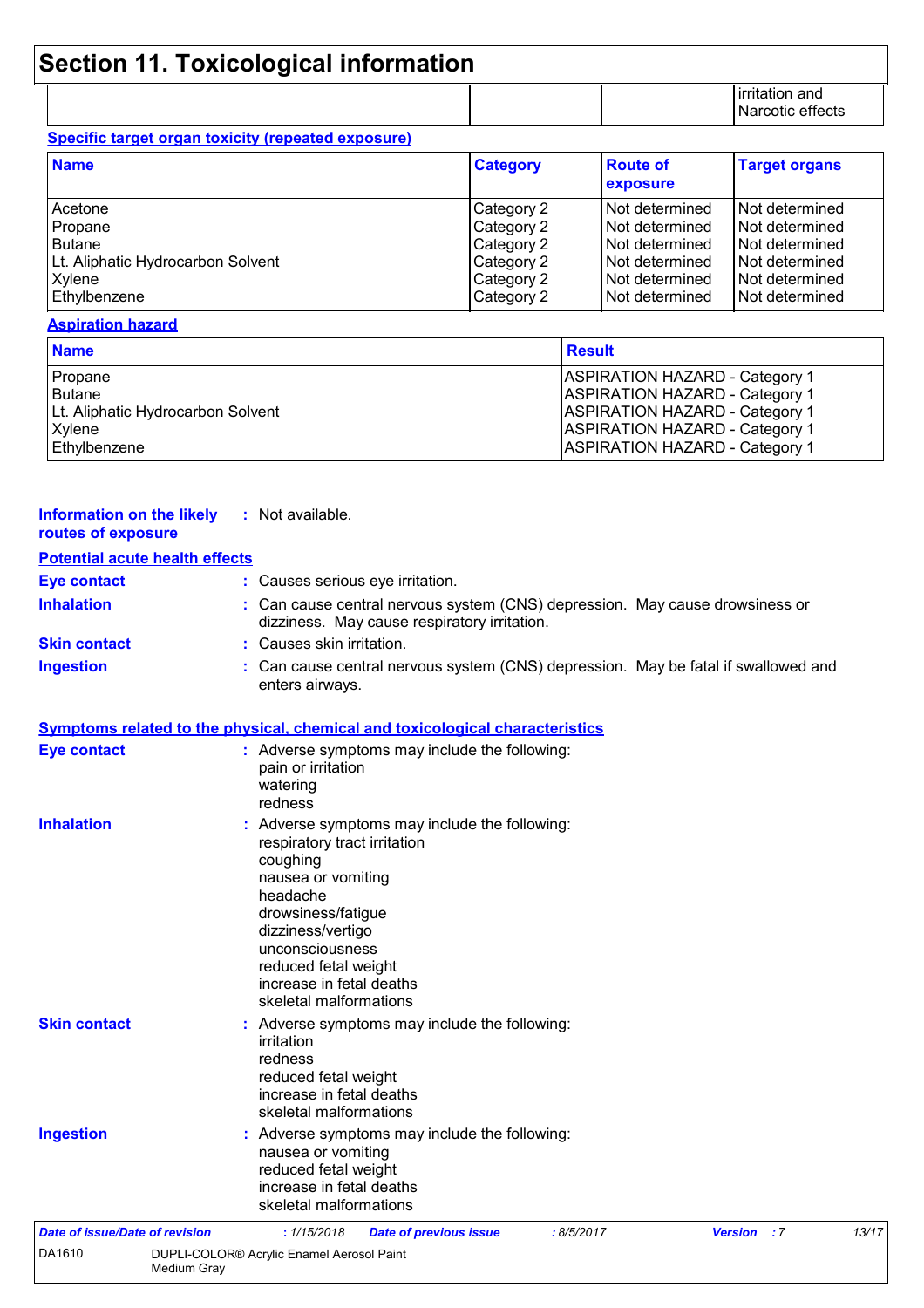|                                                   | Delayed and immediate effects and also chronic effects from short and long term exposure    |  |
|---------------------------------------------------|---------------------------------------------------------------------------------------------|--|
| <b>Short term exposure</b>                        |                                                                                             |  |
| <b>Potential immediate</b><br>effects             | $:$ Not available.                                                                          |  |
| <b>Potential delayed effects</b>                  | : Not available.                                                                            |  |
| <b>Long term exposure</b>                         |                                                                                             |  |
| <b>Potential immediate</b><br>effects             | $:$ Not available.                                                                          |  |
| <b>Potential delayed effects : Not available.</b> |                                                                                             |  |
| <b>Potential chronic health effects</b>           |                                                                                             |  |
| Not available.                                    |                                                                                             |  |
| <b>General</b>                                    | : May cause damage to organs through prolonged or repeated exposure.                        |  |
| <b>Carcinogenicity</b>                            | : Suspected of causing cancer. Risk of cancer depends on duration and level of<br>exposure. |  |
| <b>Mutagenicity</b>                               | : No known significant effects or critical hazards.                                         |  |
| <b>Teratogenicity</b>                             | : Suspected of damaging the unborn child.                                                   |  |
| <b>Developmental effects</b>                      | : No known significant effects or critical hazards.                                         |  |
| <b>Fertility effects</b>                          | : No known significant effects or critical hazards.                                         |  |
| <b>Numerical measures of toxicity</b>             |                                                                                             |  |

## **Acute toxicity estimates**

| <u>Trouto toxiony obtimatoo</u> |                                |  |  |
|---------------------------------|--------------------------------|--|--|
| <b>Route</b>                    | <b>ATE value</b>               |  |  |
| Oral<br>Dermal                  | 36909.2 mg/kg<br>25030.5 mg/kg |  |  |
| Inhalation (gases)              | 107662.5 ppm                   |  |  |

# **Section 12. Ecological information**

| <b>Toxicity</b> |
|-----------------|
|-----------------|

| Acute EC50 7200000 µg/l Fresh water          |                                                                                                                     |                                                  |
|----------------------------------------------|---------------------------------------------------------------------------------------------------------------------|--------------------------------------------------|
|                                              | Algae - Selenastrum sp.                                                                                             | 96 hours                                         |
| Acute LC50 6000000 µg/l Fresh water          | Crustaceans - Gammarus pulex                                                                                        | 48 hours                                         |
| Acute LC50 6900 mg/l Fresh water             | Daphnia - Daphnia magna                                                                                             | 48 hours                                         |
| Acute LC50 5600 ppm Fresh water              | Fish - Poecilia reticulata                                                                                          | 96 hours                                         |
| Chronic NOEC 4.95 mg/l Marine water          | Algae - Ulva pertusa                                                                                                | 96 hours                                         |
| Chronic NOEC 0.016 ml/L Fresh water          | Crustaceans - Daphniidae                                                                                            | 21 days                                          |
| Chronic NOEC 0.1 ml/L Fresh water            | Daphnia - Daphnia magna -<br>Neonate                                                                                | 21 days                                          |
| Chronic NOEC 0.1 mg/l Fresh water            | Fish - Fundulus heteroclitus                                                                                        | 4 weeks                                          |
| Acute LC50 32 mg/l Marine water              | Crustaceans - Artemia salina                                                                                        | 48 hours                                         |
|                                              | Fish - Pimephales promelas                                                                                          | 96 hours                                         |
| Acute LC50 >100000 ppm Fresh water           | Fish - Oncorhynchus mykiss                                                                                          | 96 hours                                         |
| Acute LC50 >1000000 µg/l Marine water        | Fish - Fundulus heteroclitus                                                                                        | 96 hours                                         |
| Acute EC50 634 mg/l Fresh water              | Crustaceans - Cypris subglobosa                                                                                     | 48 hours                                         |
| Acute LC50 8500 µg/l Marine water            | Crustaceans - Palaemonetes<br>pugio                                                                                 | 48 hours                                         |
|                                              |                                                                                                                     | 96 hours                                         |
| Acute EC50 4600 µg/l Fresh water             | Algae - Pseudokirchneriella<br>subcapitata                                                                          | 72 hours                                         |
| Acute EC50 3600 µg/l Fresh water             | Algae - Pseudokirchneriella<br>subcapitata                                                                          | 96 hours                                         |
| Acute EC50 6530 µg/l Fresh water             | Crustaceans - Artemia sp. -<br>Nauplii                                                                              | 48 hours                                         |
| : 1/15/2018<br><b>Date of previous issue</b> | :8/5/2017                                                                                                           | 14/17                                            |
|                                              | Acute LC50 18000 µg/l Fresh water<br>Acute LC50 13400 µg/l Fresh water<br>DUPLI-COLOR® Acrylic Enamel Aerosol Paint | Fish - Pimephales promelas<br><b>Version</b> : 7 |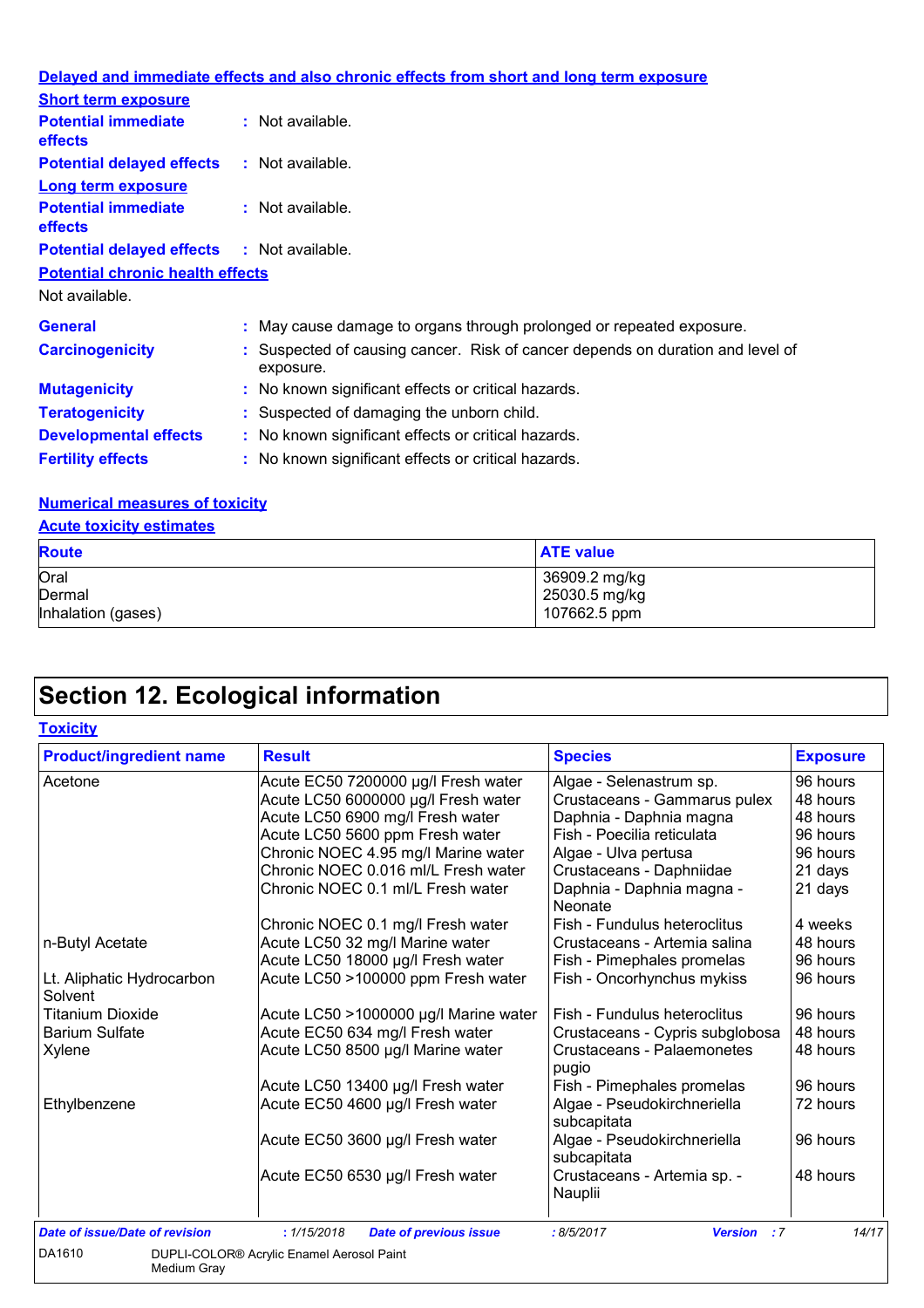| <b>Section 12. Ecological information</b> |                                  |                                             |           |  |
|-------------------------------------------|----------------------------------|---------------------------------------------|-----------|--|
|                                           | Acute EC50 2930 µg/l Fresh water | Daphnia - Daphnia magna -<br><b>Neonate</b> | I48 hours |  |
|                                           | Acute LC50 4200 µg/l Fresh water | Fish - Oncorhynchus mykiss                  | I96 hours |  |

### **Persistence and degradability**

| <b>Product/ingredient name</b> | <b>Aquatic half-life</b> | <b>Photolysis</b> | <b>Biodegradability</b> |
|--------------------------------|--------------------------|-------------------|-------------------------|
| Acetone                        |                          |                   | Readily                 |
| n-Butyl Acetate                |                          |                   | Readily                 |
| Xylene                         |                          |                   | Readily                 |
| Ethylbenzene                   |                          |                   | Readily                 |

#### **Bioaccumulative potential**

| <b>Product/ingredient name</b>       | $\mathsf{LogP}_\mathsf{ow}$ | <b>BCF</b>                      | <b>Potential</b> |
|--------------------------------------|-----------------------------|---------------------------------|------------------|
| Lt. Aliphatic Hydrocarbon<br>Solvent |                             | 10 to 2500                      | high             |
| Xylene<br>Zirconium 2-Ethylhexanoate |                             | $ 8.1 \text{ to } 25.9$<br>2.96 | low<br>low       |

### **Mobility in soil**

**Soil/water partition coefficient (KOC) :** Not available.

**Other adverse effects** : No known significant effects or critical hazards.

### **Section 13. Disposal considerations**

The generation of waste should be avoided or minimized wherever possible. Disposal of this product, solutions and any by-products should at all times comply with the requirements of environmental protection and waste disposal legislation and any regional local authority requirements. Dispose of surplus and non-recyclable products via a licensed waste disposal contractor. Waste should not be disposed of untreated to the sewer unless fully compliant with the requirements of all authorities with jurisdiction. Waste packaging should be recycled. Incineration or landfill should only be considered when recycling is not feasible. This material and its container must be disposed of in a safe way. Empty containers or liners may retain some product residues. Do not puncture or incinerate container. **Disposal methods :**

### **Section 14. Transport information**

| <b>UN number</b><br><b>UN proper</b><br>shipping name<br>2.1<br><b>Transport</b><br>hazard class(es) | <b>UN1950</b><br><b>AEROSOLS</b> | <b>UN1950</b><br><b>AEROSOLS</b> | <b>UN1950</b><br><b>AEROSOLS</b> | <b>UN1950</b><br>AEROSOLS,   | <b>UN1950</b><br><b>AEROSOLS</b> |
|------------------------------------------------------------------------------------------------------|----------------------------------|----------------------------------|----------------------------------|------------------------------|----------------------------------|
|                                                                                                      |                                  |                                  |                                  |                              |                                  |
|                                                                                                      |                                  |                                  |                                  | flammable                    |                                  |
|                                                                                                      | <b>MMABLE G</b>                  | 2.1                              | 2.1                              | 2.1                          | 2.1                              |
| <b>Packing group</b><br>$\overline{\phantom{a}}$                                                     |                                  | $\overline{\phantom{a}}$         |                                  | $\qquad \qquad \blacksquare$ |                                  |
| <b>Environmental</b><br>No.<br>hazards                                                               |                                  | No.                              | No.                              | No.                          | No.                              |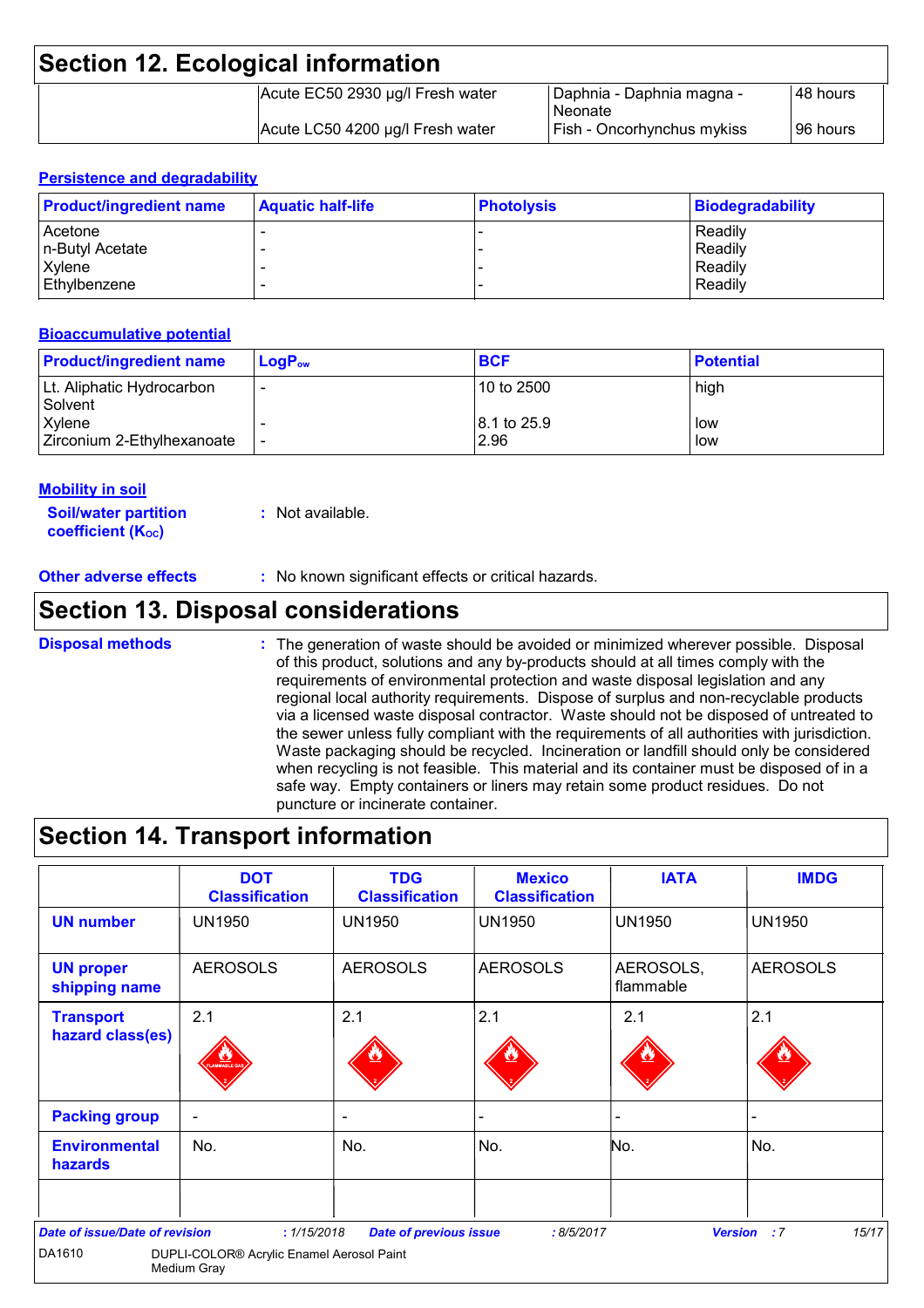| <b>Section 14. Transport information</b>                                                                                                                                                                                                                                                                                                                                                                                                                                                                                                                                                                                                                                                                                   |                |                  |                                                                                                                                                   |                  |                                            |
|----------------------------------------------------------------------------------------------------------------------------------------------------------------------------------------------------------------------------------------------------------------------------------------------------------------------------------------------------------------------------------------------------------------------------------------------------------------------------------------------------------------------------------------------------------------------------------------------------------------------------------------------------------------------------------------------------------------------------|----------------|------------------|---------------------------------------------------------------------------------------------------------------------------------------------------|------------------|--------------------------------------------|
| <b>Additional</b><br><b>information</b>                                                                                                                                                                                                                                                                                                                                                                                                                                                                                                                                                                                                                                                                                    |                |                  | Product classified<br>as per the<br>following sections<br>of the<br>Transportation of<br>Dangerous Goods<br>Regulations: 2.<br>13-2.17 (Class 2). |                  | <b>Emergency</b><br>schedules F-D, S-<br>U |
|                                                                                                                                                                                                                                                                                                                                                                                                                                                                                                                                                                                                                                                                                                                            | <b>ERG No.</b> |                  | <b>ERG No.</b>                                                                                                                                    | <b>ERG No.</b>   |                                            |
|                                                                                                                                                                                                                                                                                                                                                                                                                                                                                                                                                                                                                                                                                                                            | 126            |                  | 126                                                                                                                                               | 126              |                                            |
| <b>Special precautions for user</b><br>Multi-modal shipping descriptions are provided for informational purposes and do not<br>consider container sizes. The presence of a shipping description for a particular<br>mode of transport (sea, air, etc.), does not indicate that the product is packaged<br>suitably for that mode of transport. All packaging must be reviewed for suitability<br>prior to shipment, and compliance with the applicable regulations is the sole<br>responsibility of the person offering the product for transport. People loading and<br>unloading dangerous goods must be trained on all of the risks deriving from the<br>substances and on all actions in case of emergency situations. |                |                  |                                                                                                                                                   |                  |                                            |
| <b>Transport in bulk according</b><br>: Not available.<br>to Annex II of MARPOL and<br>the <b>IBC</b> Code                                                                                                                                                                                                                                                                                                                                                                                                                                                                                                                                                                                                                 |                |                  |                                                                                                                                                   |                  |                                            |
|                                                                                                                                                                                                                                                                                                                                                                                                                                                                                                                                                                                                                                                                                                                            |                |                  | <b>Proper shipping name</b>                                                                                                                       | : Not available. |                                            |
|                                                                                                                                                                                                                                                                                                                                                                                                                                                                                                                                                                                                                                                                                                                            |                | <b>Ship type</b> |                                                                                                                                                   | Not available.   |                                            |
|                                                                                                                                                                                                                                                                                                                                                                                                                                                                                                                                                                                                                                                                                                                            |                |                  | <b>Pollution category</b>                                                                                                                         | : Not available. |                                            |

## **Section 15. Regulatory information**

### **SARA 313**

SARA 313 (40 CFR 372.45) supplier notification can be found on the Environmental Data Sheet.

### **California Prop. 65**

WARNING: This product contains chemicals known to the State of California to cause cancer and birth defects or other reproductive harm.

### **Section 16. Other information**

**Hazardous Material Information System (U.S.A.)**



**The customer is responsible for determining the PPE code for this material. For more information on HMIS® Personal Protective Equipment (PPE) codes, consult the HMIS® Implementation Manual.**

**Caution: HMIS® ratings are based on a 0-4 rating scale, with 0 representing minimal hazards or risks, and 4 representing significant hazards or risks. Although HMIS® ratings and the associated label are not required on SDSs or products leaving a facility under 29 CFR 1910.1200, the preparer may choose to provide them. HMIS® ratings are to be used with a fully implemented HMIS® program. HMIS® is a registered trademark and service mark of the American Coatings Association, Inc.**

**Procedure used to derive the classification**